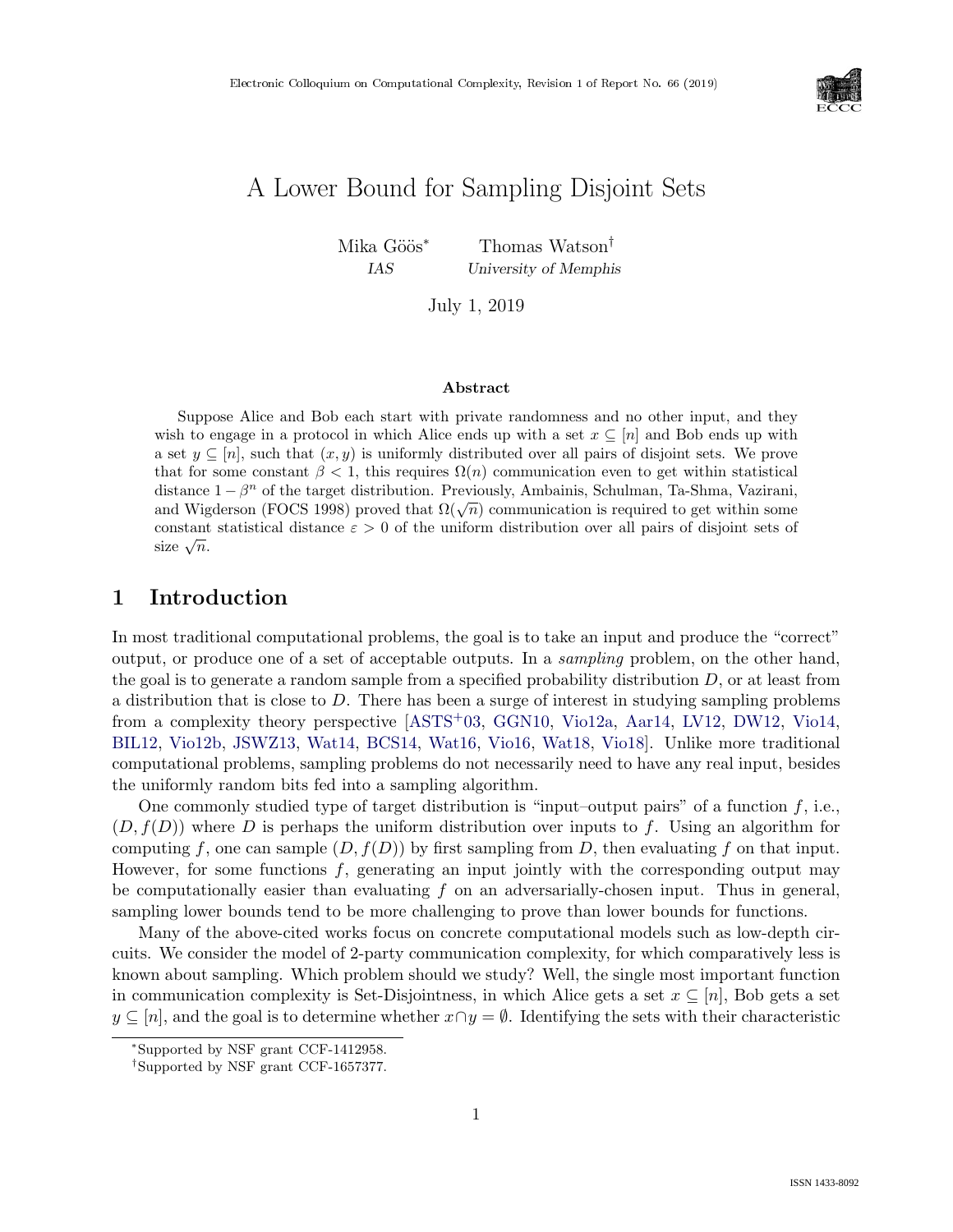bit strings, this can be viewed as DISJ:  $\{0,1\}^n \times \{0,1\}^n \to \{0,1\}$  where  $\text{DISJ}(x,y) = 1$  iff  $x \wedge y = 0^n$ . The applications of communication bounds for Set-Disjointness are far too numerous to list, but they span areas such as streaming, circuit complexity, proof complexity, data structures, property testing, combinatorial optimization, fine-grained complexity, cryptography, and game theory. Because of its central role, Set-Disjointness has become the de facto testbed for proving new types of communication bounds. This function has been studied in the contexts of randomized [\[BFS86,](#page-16-0) [KS92,](#page-20-0) [Raz92,](#page-21-0) [BYJKS04,](#page-17-0) [BGK15\]](#page-16-1) and quantum [\[BCW98,](#page-16-2) [HdW02,](#page-19-0) [Raz03,](#page-21-1) [AA05,](#page-15-0) [She11,](#page-21-2) [SZ09\]](#page-21-3) protocols; multiparty number-in-hand [\[AMS99,](#page-15-1) [BYJKS04,](#page-17-0) [CKS03,](#page-18-0) [Gro09,](#page-19-1) [Jay09,](#page-19-2) [BEO](#page-16-3)+13, [BO15\]](#page-17-1) and number-onforehead [\[Gro94,](#page-19-3) [Tes03,](#page-21-4) [BPSW06,](#page-17-2) [She11,](#page-21-2) [CA08,](#page-18-1) [LS09,](#page-21-5) [BH09,](#page-17-3) [She16,](#page-21-6) [She14,](#page-21-7) [RY15,](#page-21-8) [PS17\]](#page-21-9) models; Merlin–Arthur and related models [\[Kla03,](#page-20-1) [AW09,](#page-16-4) [GS10,](#page-19-4) [GW16,](#page-19-5) [GPW16,](#page-19-6) [ARW17,](#page-16-5) [Rub18,](#page-21-10) [Che18\]](#page-18-2); with a bounded number of rounds of interaction  $[KNTZ07, JRS03, WW15, BGK<sup>+</sup>18, BO17]$  $[KNTZ07, JRS03, WW15, BGK<sup>+</sup>18, BO17]$  $[KNTZ07, JRS03, WW15, BGK<sup>+</sup>18, BO17]$  $[KNTZ07, JRS03, WW15, BGK<sup>+</sup>18, BO17]$  $[KNTZ07, JRS03, WW15, BGK<sup>+</sup>18, BO17]$  $[KNTZ07, JRS03, WW15, BGK<sup>+</sup>18, BO17]$  $[KNTZ07, JRS03, WW15, BGK<sup>+</sup>18, BO17]$  $[KNTZ07, JRS03, WW15, BGK<sup>+</sup>18, BO17]$  $[KNTZ07, JRS03, WW15, BGK<sup>+</sup>18, BO17]$ ; with bounds on the sizes of the sets [\[HW07,](#page-19-7) [KW09,](#page-20-4) [Pat11,](#page-21-11) [DKS12,](#page-18-3) [BGMdW13,](#page-17-5) [ST13\]](#page-21-12); very precise relationships between communication and error probability [\[BGPW13,](#page-17-6) [BM13,](#page-17-7) [GW16,](#page-19-5) [FHLY17,](#page-18-4) [DFHL18\]](#page-18-5); when the goal is to find the intersection  $[BCK<sup>+</sup>14, Gav16, Wat18, ACK19]$  $[BCK<sup>+</sup>14, Gav16, Wat18, ACK19]$  $[BCK<sup>+</sup>14, Gav16, Wat18, ACK19]$  $[BCK<sup>+</sup>14, Gav16, Wat18, ACK19]$  $[BCK<sup>+</sup>14, Gav16, Wat18, ACK19]$  $[BCK<sup>+</sup>14, Gav16, Wat18, ACK19]$  $[BCK<sup>+</sup>14, Gav16, Wat18, ACK19]$ ; in spacebounded, online, and streaming models [\[KP14,](#page-20-5) [BKM18,](#page-17-8) [AWY18\]](#page-16-8); and direct product theorems [\[KSdW07,](#page-20-6) [BPSW06,](#page-17-2) [BRdW08,](#page-17-9) [JKN08,](#page-19-8) [Kla10,](#page-20-7) [She12,](#page-21-13) [She16,](#page-21-6) [She14\]](#page-21-7). We contribute one more result to this thorough assault on Set-Disjointness.

Here is the definition of our 2-party sampling model: Let  $D$  be a probability distribution over  $\{0,1\}^n \times \{0,1\}^n$ ; we also think of D as a matrix with rows and columns both indexed by  $\{0,1\}^n$ where  $D_{x,y}$  is the probability of outcome  $(x, y)$ . We define  $\mathsf{Samp}(D)$  as the minimum communication cost of any protocol where Alice and Bob each start with private randomness and no other input, and at the end Alice outputs some  $x \in \{0,1\}^n$  and Bob outputs some  $y \in \{0,1\}^n$  such that  $(x, y)$ is distributed according to D. Note that  $\textsf{Samp}(D) = 0$  iff D is a product distribution (x and y are independent), and  $\mathsf{Samp}(D) \leq n$  for all D (since Alice can privately sample  $(x, y)$  and send y to Bob). Allowing public randomness would not make sense since Alice and Bob could read a properly-distributed  $(x, y)$  off of the randomness without communicating. We define  $\mathsf{Samp}_\varepsilon(D)$  as the minimum of  $\mathsf{Samp}(D')$  over all distributions D' with  $\Delta(D, D') \leq \varepsilon$ , where  $\Delta$  denotes statistical (total variation) distance, defined as

$$
\Delta(D, D') \coloneqq \max_{\text{event } E} \left| \mathbb{P}_D[E] - \mathbb{P}_{D'}[E] \right| = \max_{\text{event } E} \left( \mathbb{P}_D[E] - \mathbb{P}_{D'}[E] \right) = \frac{1}{2} \sum_{\text{outcome } o} \left| \mathbb{P}_D[o] - \mathbb{P}_{D'}[o] \right|.
$$

#### 1.1 A story

Our story begins with [\[ASTS](#page-16-9)<sup>+</sup>03], which proved that  $\mathsf{Samp}_\varepsilon((D, \mathrm{DisJ}(D))) \ge \Omega(\sqrt{n})$  for some constant  $\varepsilon > 0$ , where D is uniform over the set of all pairs of sets of size  $\sqrt{n}$  (note that this D) is a product distribution and is approximately balanced between 0-inputs and 1-inputs of Disj); here it does not matter which party is responsible for outputting the bit  $DisJ(D)$ . The main tool in the proof was a lemma that was originally employed in [\[BFS86\]](#page-16-0) to prove an  $\Omega(\sqrt{n})$  bound on the randomized communication complexity of computing Disj. The latter bound was improved to  $\Omega(n)$  via several different proofs [\[KS92,](#page-20-0) [Raz92,](#page-21-0) [BYJKS04\]](#page-17-0), which leads to a natural question: Can we improve the sampling bound of [\[ASTS](#page-16-9)+03] to  $\Omega(n)$  by using the techniques of [\[KS92,](#page-20-0) [Raz92,](#page-21-0) [BYJKS04\]](#page-17-0) instead of [\[BFS86\]](#page-16-0)?

For starters, the answer is "no" for the particular D considered in  $[ASTS<sup>+</sup>03]$  $[ASTS<sup>+</sup>03]$ —there is a trivial exact protocol with  $O(\sqrt{n}\log n)$  communication since it only takes that many bits to specify a set exact protocol with  $O(\sqrt{n} \log n)$  communication since it only takes that many bits to specify a set of size  $\sqrt{n}$ . What about other interesting distributions D? The following illuminates the situation.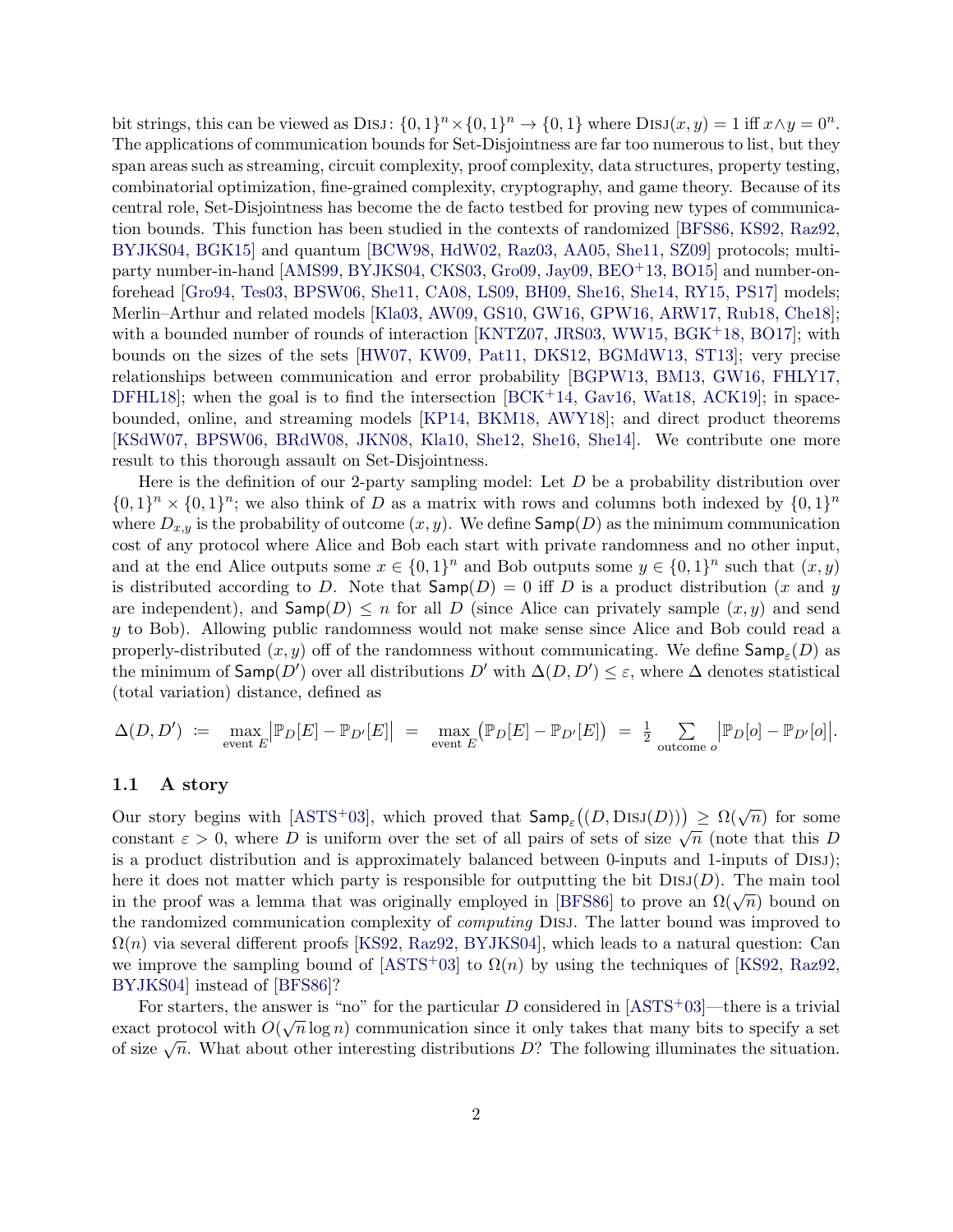**Observation 1.** For any D and constants  $\varepsilon > \delta > 0$ , if  $\textsf{Samp}_{\varepsilon}((D, \text{DisJ}(D))) \ge \omega(\sqrt{n})$  then  $\mathsf{Samp}_\delta(D) \ge \Omega\big(\mathsf{Samp}_\varepsilon\big((D, \mathrm{DisJ}(D))\big)\big).$ 

*Proof.* It suffices to show  $\mathsf{Samp}_\varepsilon((D, \mathrm{DisJ}(D))) \leq \mathsf{Samp}_\delta(D) + O(\sqrt{n})$ . First, note that for any sampling protocol, if we condition on a particular transcript then the output distribution becomes product (Alice and Bob are independent after they stop communicating). Second, [\[BGK15\]](#page-16-1) proved that for every product distribution and every constant  $\gamma > 0$ , there exists a deterministic protocol that uses  $O(\sqrt{n})$  bits of communication and computes DISJ with error probability  $\leq \gamma$  on a random input from the distribution. Now to  $\varepsilon$ -sample  $(D, \text{DisJ}(D))$ , Alice and Bob can  $\delta$ -sample D to obtain  $(x, y)$ , and then conditioned on that sampler's transcript, they can run the average-case protocol from [\[BGK15\]](#page-16-1) for the corresponding product distribution with error  $\varepsilon - \delta$ . A simple calculation shows this indeed gives statistical distance  $\varepsilon$ .  $\Box$ 

The upshot is that to get an improved bound, the hardness of sampling  $(D, \text{DISJ}(D))$  would come entirely from the hardness of just sampling D. Thus such a result would not really be "about" the Set-Disjointness function, it would be about the distribution on inputs. Instead of abandoning this line of inquiry, we realize that if  $D$  itself is somehow defined in terms of DISJ, then a bound for sampling D would still be saying something about the complexity of Set-Disjointness. In fact, the proof in  $[ASTS<sup>+</sup>03]$  $[ASTS<sup>+</sup>03]$  actually shows something stronger than the previously-stated result: If D is proof in [ASTS 05] actually shows something stronger than the previously-stated result. If D is<br>instead defined as the uniform distribution over pairs of *disjoint* sets of size  $\sqrt{n}$  (which are 1-inputs of Disj), then  $\textsf{Samp}_\varepsilon(D) \ge \Omega(\sqrt{n})$ . After this pivot, we are now facing a direction in which we can hope for an improvement. We prove that by removing the restriction on the sizes of the sets, the sampling problem becomes maximally hard. Our result holds for error  $\varepsilon < 1$  that is exponentially close to 1, but the result is already new and interesting for constant  $\varepsilon > 0$ .

<span id="page-2-0"></span>**Theorem 1.** Let U be the uniform distribution over the set of all  $(x, y) \in \{0, 1\}^n \times \{0, 1\}^n$  with  $x \wedge y = 0^n$ . There exists a constant  $\beta < 1$  such that  $\mathsf{Samp}_{1-\beta^n}(U) = \Omega(n)$ .

The proof from [\[ASTS](#page-16-9)+03] was a relatively short application of the technique from [\[BFS86\]](#page-16-0), but for [Theorem 1,](#page-2-0) harnessing known techniques for proving linear communication lower bounds turns out to be more involved.

For calibration, the uniform distribution over all  $(x, y)$  achieves statistical distance  $1 - 0.75<sup>n</sup>$ from U since there are  $4^n$  inputs and  $3^n$  disjoint inputs. We can do a little better: Suppose for each coordinate independently, Alice picks 0 with probability  $\sqrt{1/3}$  and picks 1 with probability  $1-\sqrt{1/3}$ , and Bob does the same. This again involves no communication, and it achieves statistical distance  $1-(2\sqrt{1/3}-1/3)^n \leq 1-0.82^n$  from U. [Theorem 1](#page-2-0) shows that the constant 0.82 cannot be improved arbitrarily close to 1 without a lot of communication. (In the setting of lower bounds for circuit samplers, significant effort has gone into handling statistical distances exponentially close to the maximum possible [\[DW12,](#page-18-7) [BIL12,](#page-17-10) [Vio18\]](#page--1-14).)

#### 1.2 Interpreting the result

We first observe that our sampling model is equivalent to two other models. One of these we call (for lack of a better word) "synthesizing" the distribution D: Alice and Bob get inputs  $x, y \in \{0, 1\}^n$ respectively, in addition to their private randomness, and their goal is to accept with probability exactly  $D_{x,y}$ . We let Synth(D) denote the minimum communication cost of any synthesizing protocol for D, and  $\mathsf{Synth}_{\varepsilon}(D)$  denote the minimum of  $\mathsf{Synth}(D')$  over all  $D'$  with  $\Delta(D, D') \leq \varepsilon$ . The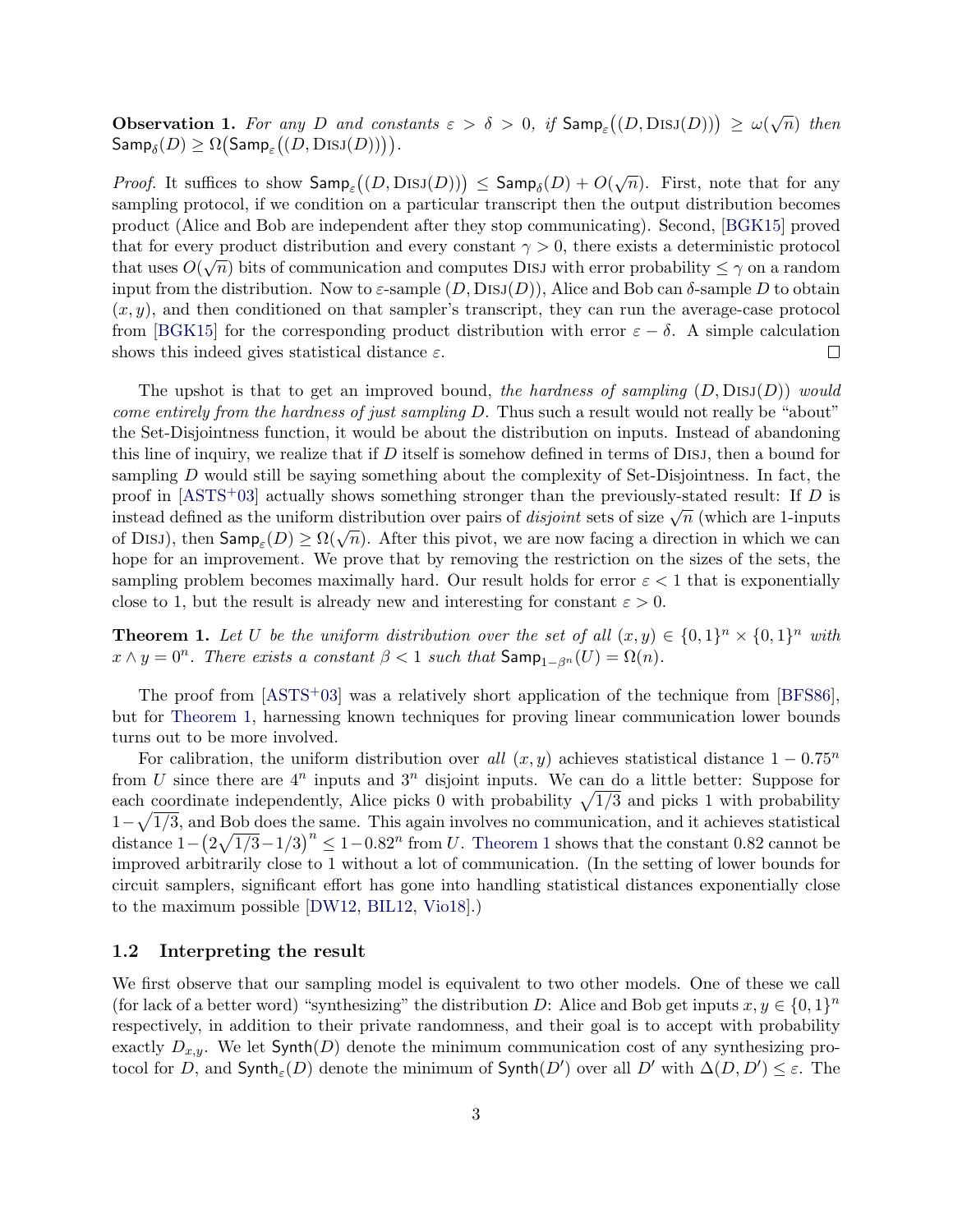other model is the nonnegative rank of a matrix:  $rank_{+}(D)$  is defined as the minimum k for which  $D$  can be written as a sum of  $k$  many nonnegative rank-1 matrices.

<span id="page-3-0"></span>**Observation 2.** For every distribution D, the following are all within  $\pm O(1)$  of each other:

 $\mathsf{Samp}(D)$ ,  $\mathsf{Synth}(D)$ ,  $\log \text{rank}_{+}(D)$ .

*Proof.* Synth(D)  $\leq$  Samp(D) + 2 since a synthesizing protocol can just run a sampling protocol and accept iff the result equals the given input  $(x, y)$ .

 $\log \text{rank}_{+}(D) \leq \text{Synth}(D)$  since for each transcript of a synthesizing protocol, the matrix that records the probability of getting that transcript on each particular input has rank 1; summing these matrices over all accepting transcripts yields a nonnegative rank decomposition of D.

To see that  $\mathsf{Samp}(D) \leq \lceil \log \text{rank}_+(D) \rceil$ , suppose  $D = M^{(1)} + M^{(2)} + \cdots + M^{(k)}$  is a sum of nonnegative rank-1 matrices. For each i, by scaling we can write  $M_{x,y}^{(i)} = p_i u_x^{(i)} v_y^{(i)}$  for some distributions  $u^{(i)}$  and  $v^{(i)}$  over  $\{0,1\}^n$ , where  $p_i$  is the sum of all entries of  $M^{(i)}$ . Since D is a distribution,  $p := (p_1, \ldots, p_k)$  is a distribution over [k]. To sample from D, Alice can privately sample  $i \sim p$  and send it to Bob using  $\lceil \log k \rceil$  bits, then Alice can sample  $x \sim u^{(i)}$  and Bob can independently sample  $y \sim v^{(i)}$  with no further communication.  $\Box$ 

By this characterization, [Theorem 1](#page-2-0) can be viewed as a lower bound on the approximate nonnegative rank of the DISJ matrix, where the approximation is in  $\ell_1$  (which has an average-case flavor). In the recent literature, "approximate nonnegative rank" generally refers to approximation in  $\ell_{\infty}$  (which is a worst-case requirement), and this model is equivalent to the so-called smooth rectangle bound and WAPP communication complexity [\[JK10,](#page-19-9) [KMSY19,](#page-20-8) [GLM](#page-19-10)+16].

## 2 Proof

#### 2.1 Overview

Our proof of [Theorem 1](#page-2-0) is by a black-box reduction to the well-known corruption lemma for Set-Disjointness due to Razborov [\[Raz92\]](#page-21-0). We start with a high-level overview.

For notation: Let |z| denote the Hamming weight of a string  $z \in \{0,1\}^n$ . For  $\ell \in \mathbb{N}$ , let  $U^{\ell}$  be the uniform distribution over all  $(x, y) \in \{0, 1\}^n \times \{0, 1\}^n$  with  $|x \wedge y| = \ell$ . Note that  $U = U^0$ . For a distribution D over  $\{0,1\}^n \times \{0,1\}^n$  and an event  $E \subseteq \{0,1\}^n \times \{0,1\}^n$ , let  $D_E := \sum_{(x,y) \in E} D_{x,y}$ . For a randomized protocol  $\Pi$ , let  $\operatorname{acc}_{\Pi}(x, y)$  denote the probability that  $\Pi$  accepts  $(x, y)$ .

Step I: Uniform corruption. The corruption lemma states that if a rectangle  $R \subseteq \{0,1\}^n \times$  $\{0,1\}^n$  contains a noticeable fraction of *disjoint* pairs, then it must contain about as large a fraction of uniquely intersecting pairs. More quantitatively, there exist a constant  $C > 0$  and two distributions  $D^{\ell}, \ell = 0, 1$ , defined over disjoint  $(\ell = 0)$  and uniquely intersecting pairs  $(\ell = 1)$  such that for every rectangle R,

$$
\text{if} \quad D_R^0 \ge 2^{-o(n)} \quad \text{then} \quad D_R^1 \ge C \cdot D_R^0.
$$

The original proof [\[Raz92\]](#page-21-0) defined  $D^{\ell}$  as the uniform distribution over all pairs  $(x, y)$  with fixed sizes  $|x| = |y| = [n/4]$  and  $|x \wedge y| = \ell$ . For our purpose, we need the corruption lemma to hold relative to the aforementioned distributions  $U^{\ell}$ ,  $\ell = 0, 1$ , which have no restrictions on set sizes. We derive in §[2.2](#page-5-0) a corruption lemma for  $U^{\ell}$  from the original lemma for  $D^{\ell}$ . To do this, we exhibit a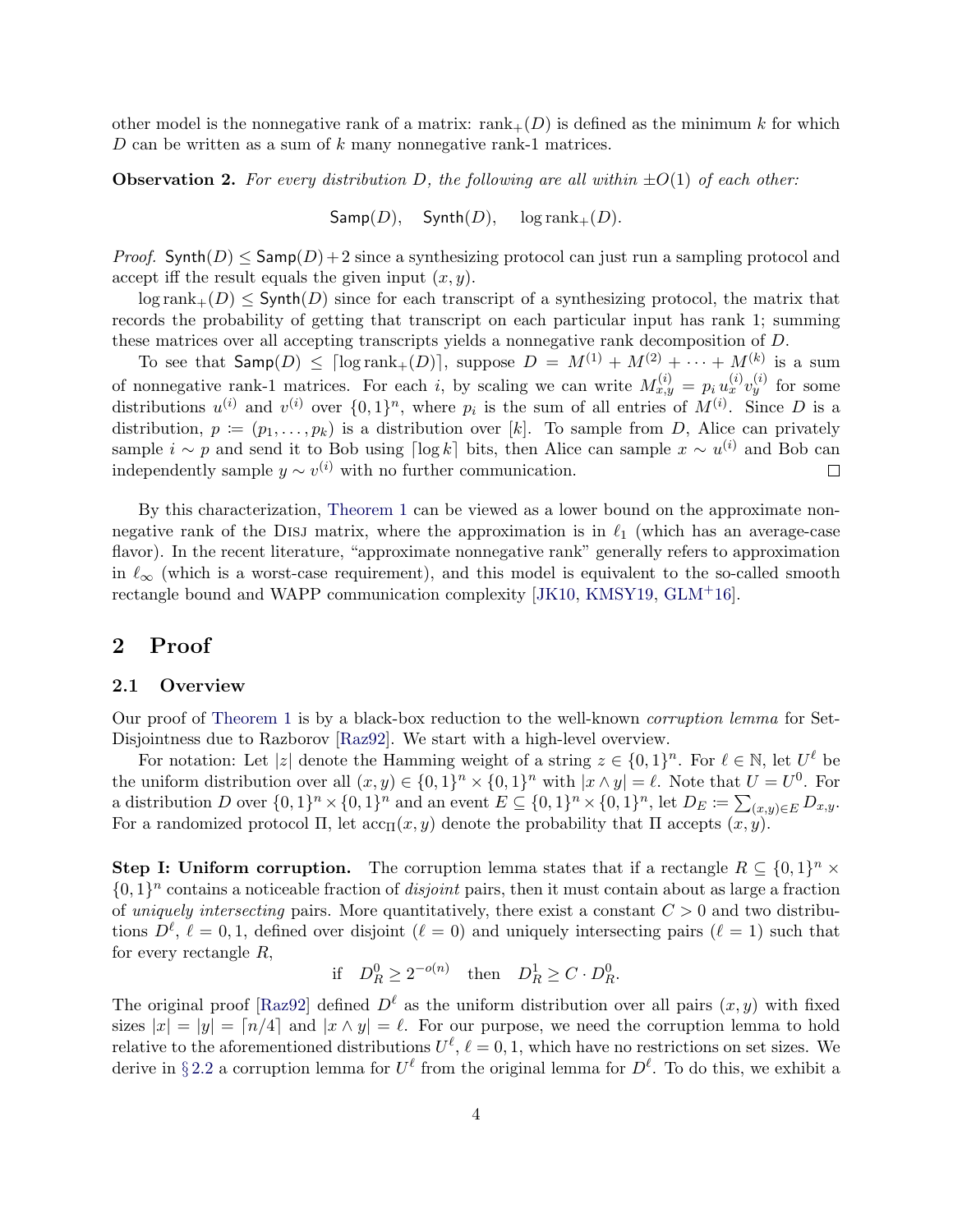reduction that uses public randomness and no communication to transform a sample from  $D^{\ell}$  into a sample from a distribution that is close to  $U^{\ell}$  in a suitable sense, for  $\ell = 0, 1$ .

Step II: Truncate and scale. For simplicity, let us think about proving [Theorem 1](#page-2-0) for a small error  $\varepsilon > 0$ . Assume for contradiction there is some distribution  $D, \Delta(U, D) \leq \varepsilon$ , such that Synth(D)  $\leq o(n)$  as witnessed by a private-randomness synthesizing protocol  $\Pi'$  with  $\mathrm{acc}_{\Pi'}(x, y)$  =  $D_{x,y}$ . Note that the total acceptance probability over disjoint inputs is close to 1:

 $\sum_{x,y \,:\, |x \wedge y|=0} \text{acc}_{\Pi'}(x,y) \geq 1-\varepsilon$  and thus  $\mathbb{E}_{(x,y) \sim U^0}[\text{acc}_{\Pi'}(x,y)] \geq (1-\varepsilon)3^{-n}$ .

Our eventual goal (in Step III) is to apply our corruption lemma to the transcript rectangles, but the above threshold  $(1 - \varepsilon)3^{-n}$  is too low for this. To raise the threshold to  $2^{-o(n)}$  as needed for corruption, we would like to scale up all the acceptance probabilities accordingly. To "make room" for the scaling, we first carry out a certain truncation step. Specifically, in § [2.3](#page-6-0) we transform  $\Pi'$ into a public-randomness protocol Π:

- 1. First, we **truncate** (using a *truncation lemma* [\[GLM](#page-19-10)<sup>+</sup>16]) the values  $\operatorname{acc}_{\Pi'}(x, y)$ , which has the effect of decreasing some of them, but any  $\mathrm{acc}_{\Pi'}(x, y)$  that is under  $3^{-n}$  remains approximately the same. This results in an intermediate protocol  $\Pi''$  that still satisfies  $\mathbb{E}_{(x,y)\sim U^{0}}[\text{acc}_{\Pi''}(x,y))] \geq \Omega((1-\varepsilon)3^{-n})$  (using the assumption that  $\Delta(U,D) \leq \varepsilon$ ).
- 2. Second, we scale (using the low cost of  $\Pi''$ ) the truncated probabilities up by a large factor  $3^n 2^{-o(n)}$ . This results in a protocol  $\Pi$  with large typical acceptance probabilities:

<span id="page-4-1"></span><span id="page-4-0"></span>
$$
\mathbb{E}_{(x,y)\sim U^0}[\text{acc}_{\Pi}(x,y)] \ge 2^{-o(n)}.\tag{1}
$$

Step III: Iterate corruption. Because Π has such large acceptance probabilities [\(1\),](#page-4-0) our corruption lemma can be applied: there is some constant  $C' > 0$  such that

$$
\mathbb{E}_{(x,y)\sim U^{1}}[\text{acc}_{\Pi}(x,y)] \geq C' \cdot \mathbb{E}_{(x,y)\sim U^{0}}[\text{acc}_{\Pi}(x,y)]. \tag{2}
$$

Since  $\Pi$  is a truncated-and-scaled version of  $\Pi'$ , this allows us to infer that

$$
\mathbb{E}_{(x,y)\sim U^{1}}[\text{acc}_{\Pi'}(x,y)] \geq \Omega((1-\varepsilon)3^{-n}) \text{ and thus } \sum_{x,y\,:\,|x\wedge y|=1} \text{acc}_{\Pi'}(x,y) \geq \Omega((1-\varepsilon)n)
$$

using the fact that  $|\text{supp}(U^1)| = n3^{n-1} = (n/3) \cdot |\text{supp}(U^0)|$ . Thus for  $\varepsilon = 1 - \omega(1/n)$ , this means  $\Pi'$  must have placed a total probability mass  $> 1$  on uniquely intersecting inputs, which is the sought contradiction.

To prove [Theorem 1](#page-2-0) for very large error  $\varepsilon = 1 - \beta^n$ , in §[2.4](#page-7-0) we iterate the above argument for  $U^{\ell}$ over  $0 \leq \ell \leq o(n)$ . Namely, analogously to [\(2\),](#page-4-1) we show that the average acceptance probability of Π over  $U^{\ell+1}$  is at least a constant times the average over  $U^{\ell}$ . Meanwhile, the support sizes increase as  $|\text{supp}(U^{\ell+1})| \geq \omega(1) \cdot |\text{supp}(U^{\ell})|$  for  $\ell \leq o(n)$ . These facts together imply a large constant factor increase in the total probability mass that  $\Pi'$  places on supp $(U^{\ell+1})$  as compared to supp $(U^{\ell})$ . Starting with even a tiny probability mass over  $\text{supp}(U^0)$ , this iteration will eventually lead to a contradiction.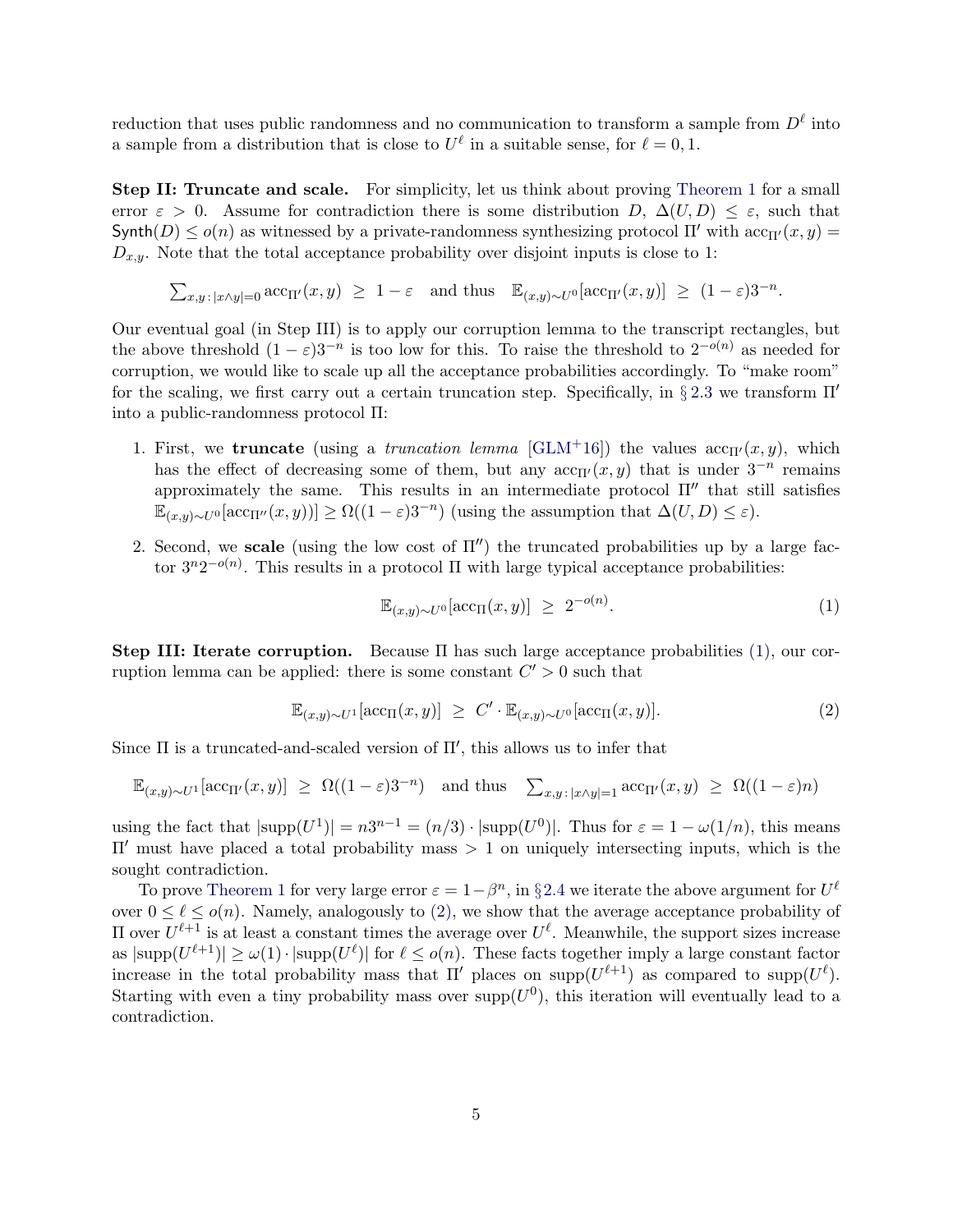## <span id="page-5-0"></span>2.2 Step I: Uniform corruption

<span id="page-5-2"></span>The goal of this step is to derive [Lemma 2](#page-5-1) from [Lemma 1.](#page-5-2)

**Lemma 1 (Corruption [\[Raz92\]](#page-21-0)).** For every rectangle  $R \subseteq \{0,1\}^n \times \{0,1\}^n$  we have  $D_R^1 \ge \frac{1}{45}D_R^0 - 2^{-0.017n}$  where, assuming  $n = 4k - 1$ ,  $D^{\ell}$  is the uniform distribution over all  $(x, y)$  with  $|x| = |y| = k$  and  $|x \wedge y| = \ell$ .

<span id="page-5-1"></span>**Lemma 2 (Uniform Corruption).** For every rectangle  $R \subseteq \{0,1\}^n \times \{0,1\}^n$  we have  $U_R^1 \geq$  $\frac{1}{765}U_R^0 - 2^{-0.008n}$ .

*Proof.* Assume for convenience that  $n/2$  has the form  $4k - 1$  (otherwise use the nearest such number instead of  $n/2$  throughout). We prove that [Lemma 1](#page-5-2) for  $n/2$  implies [Lemma 2](#page-5-1) for n by the contrapositive. Thus,  $D^0$  and  $D^1$  are distributions over  $\{0,1\}^{n/2} \times \{0,1\}^{n/2}$  while  $U^0$  and  $U^1$ are distributions over  $\{0,1\}^n \times \{0,1\}^n$ . Assume there exists a rectangle  $R \subseteq \{0,1\}^n \times \{0,1\}^n$  such that  $U_R^1 < \frac{1}{765}U_R^0 - 2^{-0.008n}$ . We exhibit a distribution over rectangles  $Q \subseteq \{0,1\}^{n/2} \times \{0,1\}^{n/2}$ such that  $\mathbb{E}[D^1_Q] < \frac{1}{45} \mathbb{E}[D^0_Q] - 2^{-0.017n/2}$ ; by linearity of expectation this implies that there exists such a Q with  $D_Q^1 < \frac{1}{45}D_Q^0 - 2^{-0.017n/2}$ .

To this end, we define a distribution F over functions  $f: \{0,1\}^{n/2} \times \{0,1\}^{n/2} \to \{0,1\}^n \times \{0,1\}^n$ of the form  $f(x,y) = (f_1(x), f_2(y))$  and then let  $Q_f$  be the rectangle  $f^{-1}(R) := \{(x,y) : f(x,y) \in$ R}. Let H be the distribution over  $\{(v, w) \in \mathbb{N} \times \mathbb{N} : v + w \leq n\}$  obtained by sampling  $(x, y) \sim U^0$ and outputting  $(|x|, |y|)$ ; i.e.,  $H_{v,w} := \frac{n!}{v! \, w! \, (n-v-w)!} \cdot 3^{-n}$ . To sample  $f \sim F$ :

- 1. Sample  $(v, w)$  from H conditioned on  $v \geq k$ ,  $w \geq k$ , and  $v + w \leq 2k + n/2$ .
- 2. Sample a uniformly random permutation  $\pi$  of  $[n]$ .
- 3. Given  $(x, y) \in \{0, 1\}^{n/2} \times \{0, 1\}^{n/2}$ , define  $(x', y') \in \{0, 1\}^n \times \{0, 1\}^n$  by letting

 $x_i'y_i' \coloneqq$  $\sqrt{ }$  $\int$  $\overline{\mathcal{L}}$  $x_iy_i$  for the first  $n/2$  coordinates *i*; 10 for the next  $v - k$  coordinates *i*; 01 for the next  $w - k$  coordinates *i*; 00 for the remaining  $n/2 - (v - k) - (w - k) \ge 0$  coordinates *i*.

4. Let  $f(x, y) \coloneqq (\pi(x'), \pi(y'))$  (i.e., permute the coordinates according to  $\pi$ ).

For  $\ell \in \{0,1\}$  let  $F(D^{\ell})$  denote the distribution obtained by sampling  $(x, y) \sim D^{\ell}$  and  $f \sim F$  and outputting  $f(x, y)$ , and note that  $F(D^{\ell})_R = \mathbb{E}_F[D_{Q_F}^{\ell}]$ . Now we claim that  $F(D^{\ell})$  and  $U^{\ell}$  are close, in the following senses:

- (1) For every event E,  $F(D^0)_E \ge U_E^0 2^{-0.01n}$ .
- (2) For every event E,  $F(D^1)_E \le U_E^1 \cdot 17$ .

Using  $R$  as the event  $E$ , we have

$$
F(D^1)_R \le U_R^1 \cdot 17
$$
  

$$
< 17 \left( \frac{1}{765} U_R^0 - 2^{-0.008n} \right)
$$
  

$$
\le 17 \left( \frac{1}{765} (F(D^0)_R + 2^{-0.01n}) - 2^{-0.008n} \right)
$$
  

$$
\le \frac{1}{45} F(D^0)_R - 2^{-0.017n/2}
$$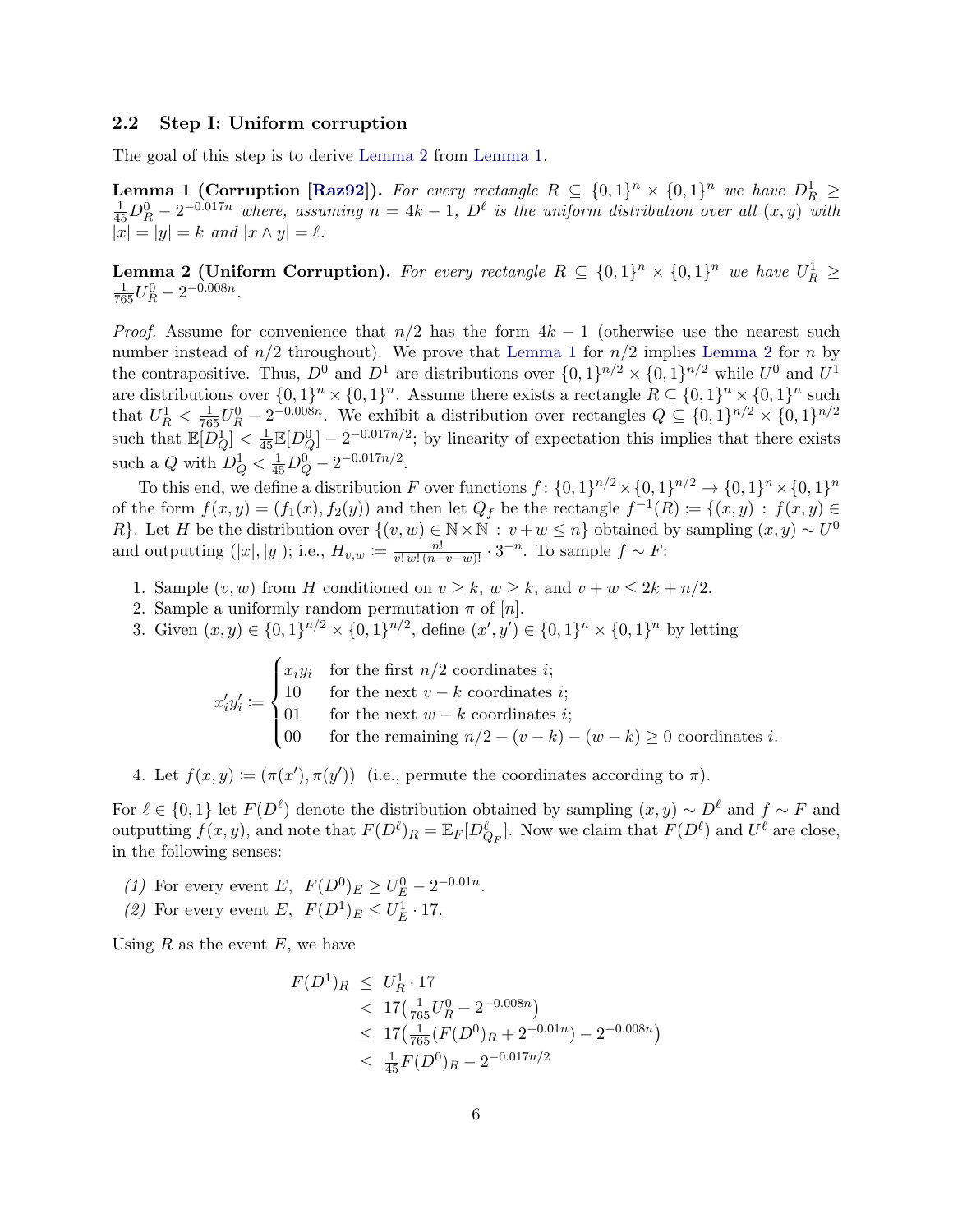as desired. To see (1), note that  $F(D^0)$  is precisely  $U^0$  conditioned on  $v \geq k$ ,  $w \geq k$ , and  $v + w \leq 2k + n/2$ , and this conditioning event has probability  $\geq 1 - 2^{-0.01n}$  by Chernoff bounds:

$$
\mathbb{P}[v < k] = \mathbb{P}[w < k] = \mathbb{P}[\text{Bin}(n, 1/3) < n/8 + 1/4] \le 2^{-0.12n}
$$
\n
$$
\mathbb{P}[v + w > 2k + n/2] = \mathbb{P}[\text{Bin}(n, 2/3) > 3n/4 + 1/2] \le 2^{-0.02n}
$$

Thus letting C be the complement of the conditioning event, we have  $F(D^0)_E \ge U_{E\setminus C}^0 \ge U_E^0-U_C^0 \ge$  $U_E^0 - 2^{-0.01n}$ . To see (2), consider any outcome  $(x, y) \in \{0, 1\}^n \times \{0, 1\}^n$  with  $|x \wedge y| = 1$ . We have  $U_{x,y}^{\overline{1}} = 1/(n3^{n-1})$ . Abbreviating  $a \coloneqq |x|$  and  $b \coloneqq |y|$ , assume  $a \geq k$ ,  $b \geq k$ , and  $a+b \leq 2k+n/2$  since otherwise  $F(D^1)_{x,y} = 0$  and there would be nothing to prove. Henceforth consider the probability space with the randomness of  $D^1$  and of F. Let I be the event that  $F_1(D^1) \wedge F_2(D^1) = x \wedge y$ , i.e., that the intersecting coordinate of  $F(D^1)$  is the same as for  $(x, y)$ . We have

$$
F(D^{1})_{x,y} = \underbrace{\mathbb{P}[I]}_{(*)} \cdot \underbrace{\mathbb{P}[v = a \text{ and } w = b]}_{(**)} \cdot \underbrace{\mathbb{P}[F(D^{1}) = (x,y) | I \text{ and } v = a \text{ and } w = b]}_{(***)}.
$$

For the three terms on the right side, we have

$$
(*) = \frac{1}{n}, \qquad (**) \leq H_{a,b}/(1-2^{-0.01n}) \leq \frac{n!}{a! \, b! \, (n-a-b)!} \cdot 3^{-n} \cdot 1.01, \qquad (***) = 1/\frac{(n-1)!}{(a-1)!(b-1)!(n-a-b+1)!}.
$$

We have

$$
\frac{n!}{a! \, b! \, (n-a-b)!} / \frac{(n-1)!}{(a-1)! \, (b-1)! \, (n-a-b+1)!} = \frac{n \cdot (n-a-b+1)}{a \cdot b} \le \frac{n \cdot (n-2k+1)}{k \cdot k} \le \frac{n \cdot (n-2n/8+1)}{(n/8) \cdot (n/8)} = \left(\frac{3}{4} + \frac{1}{n}\right) \cdot 64.
$$

Combining, we get

$$
F(D^{1})_{x,y}/U^{1}_{x,y} = (*) \cdot (**) \cdot (**) \cdot n3^{n-1} \le \frac{1.01}{3} \cdot (\frac{3}{4} + \frac{1}{n}) \cdot 64 \le 17.
$$

#### <span id="page-6-0"></span>2.3 Step II: Truncate and scale

The goal of this step is to construct a truncated-and-scaled protocol  $\Pi$  from any given low-cost  $\Pi'$ that synthesizes a distribution close to U.

For a nonnegative matrix M, we define its *truncation*  $\overline{M}$  to be the same matrix but where each entry  $> 1$  is replaced with 1.

<span id="page-6-1"></span>**Lemma 3 (Truncation Lemma [\[GLM](#page-19-10)<sup>+</sup>16]).** For every  $2^n \times 2^n$  nonnegative rank-1 matrix M and every d there exists a  $O(d + \log n)$ -communication public-randomness protocol  $\Pi$  such that for every  $(x, y)$  we have  $\mathrm{acc}_{\Pi}(x, y) \in \overline{M}_{x, y} \pm 2^{-d}$ .

<span id="page-6-2"></span>Let  $c \geq 1$  be the hidden constant in the big O in [Lemma 3,](#page-6-1) and let  $\delta := 0.00005/c$ . To-ward proving [Theorem 1,](#page-2-0) suppose for contradiction  $\mathsf{Samp}(D) \leq \delta n$  for some distribution D with  $\Delta(U,D) \leq 1 - 2^{-\delta n}$  (so  $\beta \coloneqq 2^{-\delta}$  in [Theorem 1\)](#page-2-0) and thus  $\sum_{x,y \colon |x \wedge y|=0} \min(3^{-n}, D_{x,y}) \geq 2^{-\delta n}$ . By [Observation 2,](#page-3-0)  $\text{Synth}(D) \leq \delta n + 2$ , so consider a synthesizing protocol  $\Pi'$  for D with communication cost  $\leq \delta n + 2$ . Let A be the set of all accepting transcripts of  $\Pi'$ . For each  $\tau \in A$  let  $N^{\tau}$  be the nonnegative rank-1 matrix such that  $N^{\tau}_{x,y}$  is the probability Π' generates  $\tau$  on input  $(x, y)$ ; thus  $D_{x,y} = \sum_{\tau \in A} N_{x,y}^{\tau}$ . Let  $\Pi^{\tau}$  be the public-randomness protocol from [Lemma 3](#page-6-1) applied to  $M^{\tau} := 3^{n} N^{\tau}$  and  $d := 15\tilde{\delta}n$ . Let  $\Pi$  be the public-randomness protocol that picks a uniformly random  $\tau \in A$  and then runs  $\Pi^{\tau}$ . The communication cost of  $\Pi$  is  $\leq c \cdot (d + \log n) \leq 0.001n$ .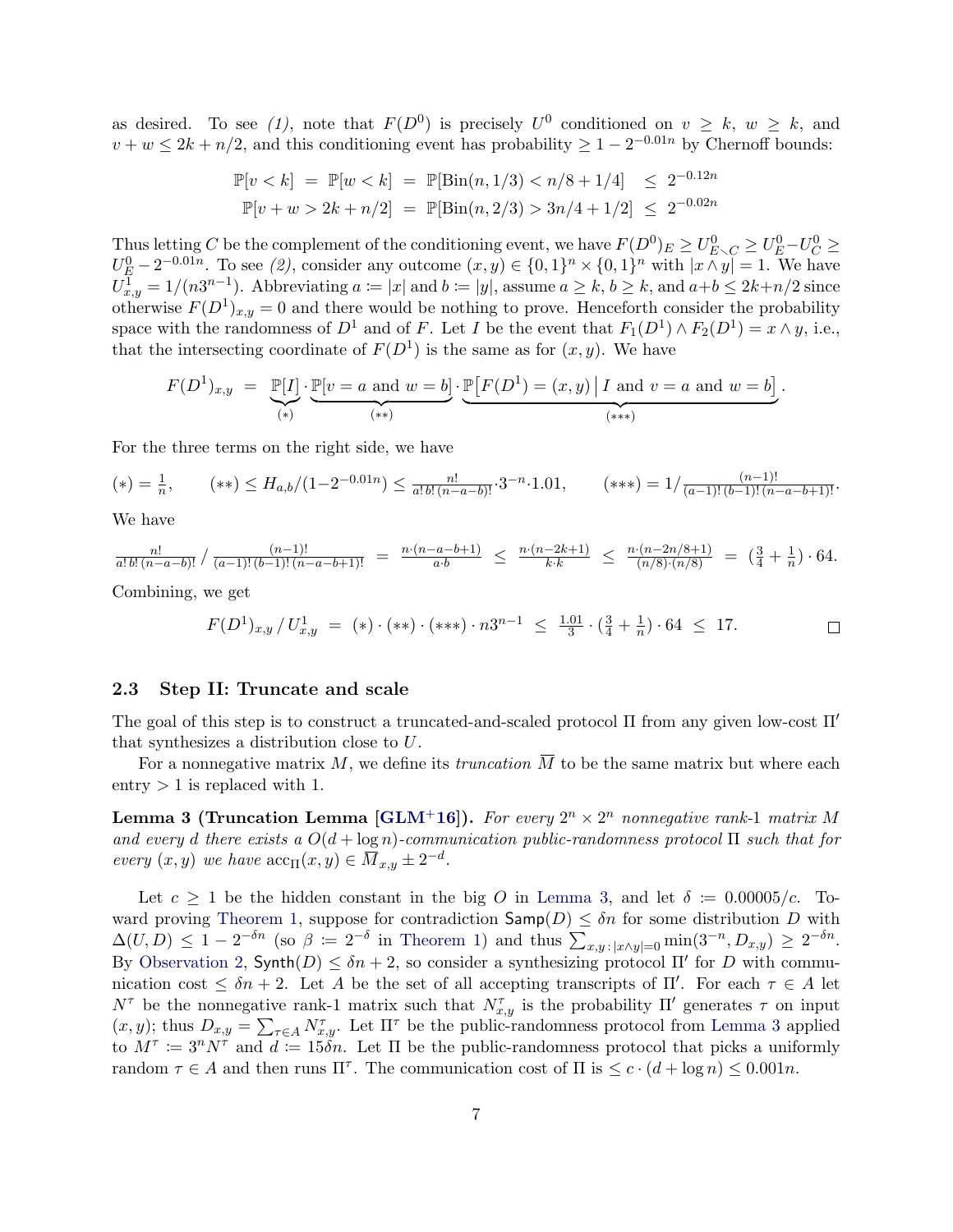**Claim 1.** For every input  $(x, y)$  we have  $\frac{3^n}{|A|} \min(3^{-n}, D_{x,y}) - 2^{-d} \leq \arccos(x, y) \leq \frac{3^n}{|A|} D_{x,y} + 2^{-d}$ .

Proof. We have

$$
\begin{aligned}\n\text{acc}_{\Pi}(x, y) &= \frac{1}{|A|} \sum_{\tau \in A} \text{acc}_{\Pi^{\tau}}(x, y) \\
&\in \frac{1}{|A|} \sum_{\tau \in A} (\overline{M}_{x, y}^{\tau} \pm 2^{-d}) \\
&\subseteq \frac{1}{|A|} \sum_{\tau \in A} \min(1, 3^{n} N_{x, y}^{\tau}) \pm 2^{-d} \\
&= \frac{3^{n}}{|A|} \sum_{\tau \in A} \min(3^{-n}, N_{x, y}^{\tau}) \pm 2^{-d}\n\end{aligned}
$$

From this it follows that:

$$
\begin{array}{rcl}\n\arccos(x,y) & \geq & \frac{3^n}{|A|} \min\left(3^{-n}, \sum_{\tau \in A} N_{x,y}^{\tau}\right) - 2^{-d} & = & \frac{3^n}{|A|} \min\left(3^{-n}, D_{x,y}\right) - 2^{-d} \\
\arccos(x,y) & \leq & \frac{3^n}{|A|} \sum_{\tau \in A} N_{x,y}^{\tau} + 2^{-d} & = & \frac{3^n}{|A|} D_{x,y} + 2^{-d}.\n\end{array}
$$

<span id="page-7-1"></span>.

We can now formally state the large typical acceptance probability property (equation [\(1\)](#page-4-0) from the overview): writing  $U_{\Pi} := \mathbb{E}_{(x,y)\sim U}[\text{acc}_{\Pi}(x,y)]$  (and similarly for other input distributions),

$$
U_{\Pi} \ge \frac{1}{3^n} \sum_{x,y \colon |x \wedge y| = 0} \left( \frac{3^n}{|A|} \min(3^{-n}, D_{x,y}) - 2^{-d} \right)
$$
  
\n
$$
= \frac{1}{|A|} \sum_{x,y \colon |x \wedge y| = 0} \min(3^{-n}, D_{x,y}) - 2^{-d}
$$
  
\n
$$
\ge \frac{1}{|A|} 2^{-\delta n} - 2^{-15\delta n}
$$
  
\n
$$
\ge \frac{1}{|A|} 2^{-\delta n - 1}
$$
 (3)

where the last line follows because  $|A| \leq 2^{\delta n+2}$  and  $2^{-2\delta n-2}$  is at least twice  $2^{-15\delta n}$ .

## <span id="page-7-0"></span>2.4 Step III: Iterate corruption

Here we derive the final contradiction:  $\Pi'$  places an acceptance probability mass exceeding 1 on supp( $U^{\delta n}$ ). This is achieved by iterating our corruption lemma, starting with [\(3\)](#page-7-1) as the base case.

For  $z \in \{0,1\}^n$  let  $U^z$  be the uniform distribution over all  $(x, y) \in \{0,1\}^n \times \{0,1\}^n$  with  $x \wedge y = z$ (so  $U^{\ell}$  is the uniform mixture of all  $U^z$  with  $|z| = \ell$ ; in particular,  $U^0 = U^{0^n}$ ), and if  $|z| < n$  then let  $\hat{U}^z$  be the uniform mixture of  $U^{z'}$  over all  $z'$  that can be obtained from z by flipping a single 0 to 1 (so  $U^{\ell+1}$  is the uniform mixture of all  $\hat{U}^z$  with  $|z| = \ell$ ; in particular,  $U^1 = \hat{U}^{0^n}$ ).

<span id="page-7-2"></span>**Claim 2.** For every  $z \in \{0, 1\}^n$  with  $|z| \le n/2$  we have  $\widehat{U}_{\Pi}^z \ge \frac{1}{765} U_{\Pi}^z - 2^{-0.003n}$ .

*Proof.* Since all relevant inputs  $(x, y)$  have  $x_i y_i = 11$  for all i such that  $z_i = 1$ , we can ignore those coordinates and think of  $\hat{U}^z$  and  $U^z$  as  $U^1$  and  $U^0$  respectively, but defined on the remaining  $n - |z| \ge n/2$  coordinates (instead of on all n coordinates). Thus by [Lemma 2,](#page-5-1) for every outcome of the public randomness of Π and every accepting transcript, say corresponding to rectangle R, we have  $\hat{U}_R^z \geq \frac{1}{765}U_R^z - 2^{-0.008n/2}$ . Summing over all the (at most  $2^{0.001n}$  many) accepting transcripts, and then taking the expectation over the public randomness, yields the claim since  $2^{0.001n} \cdot 2^{-0.008n/2} \leq 2^{-0.003n}$ .  $\Box$ 

**Claim 3.** For every  $\ell = 0, \ldots, \delta n$  we have  $U_{\Pi}^{\ell} \geq \frac{1}{|A|}$  $\frac{1}{|A|} 2^{-\delta n - 1 - 11\ell}.$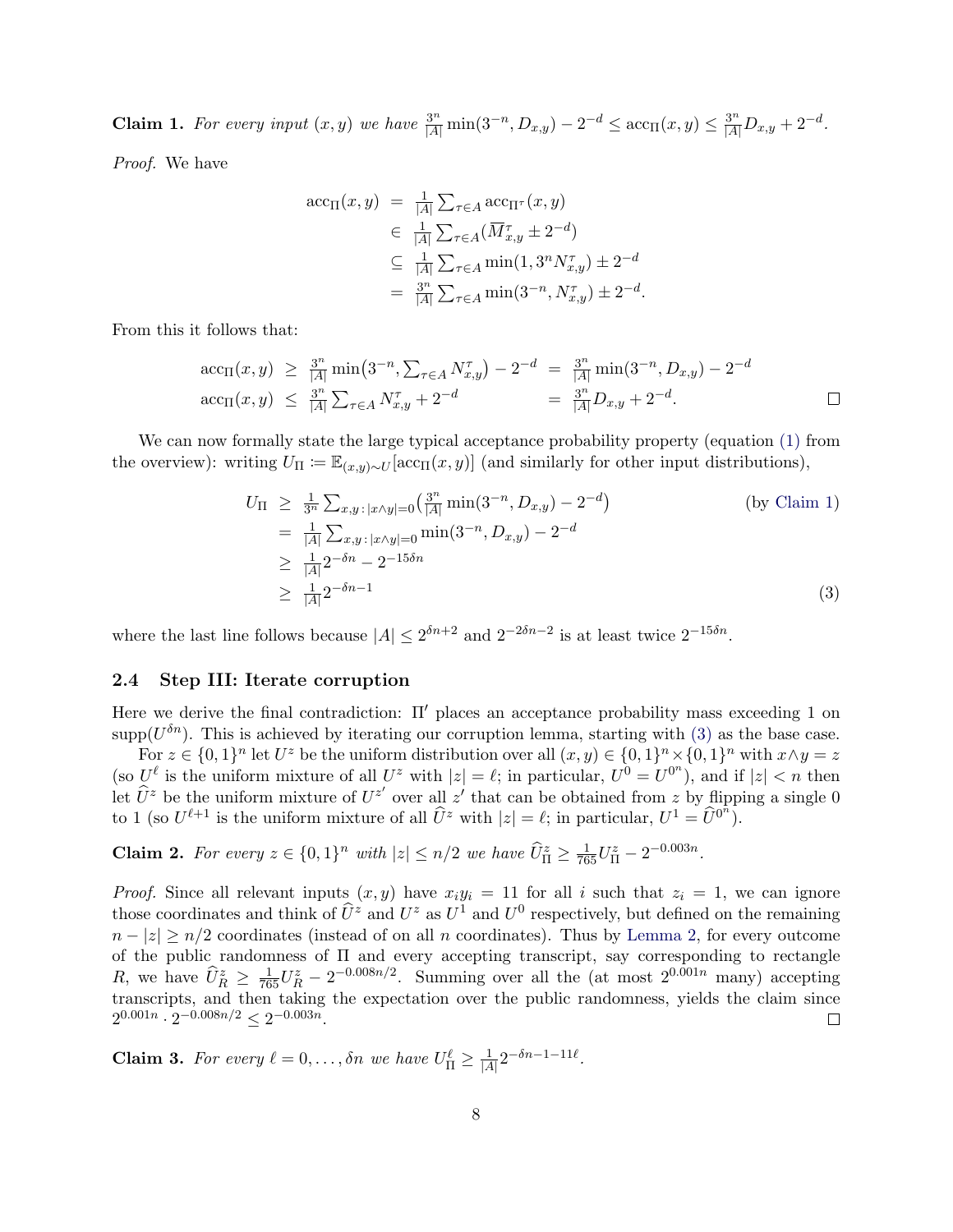*Proof.* We prove this by induction on  $\ell$ . The base case  $\ell = 0$  is [\(3\).](#page-7-1) For the inductive step, assume the claim is true for  $\ell$ . Since  $U^{\ell+1}$  and  $U^{\ell}$  are the uniform mixtures of  $\widehat{U}^z$  and  $U^z$  respectively over all z with  $|z| = \ell$  (so  $U_{\Pi}^{\ell+1} = \mathbb{E}_z[\hat{U}_{\Pi}^z]$  and  $U_{\Pi}^{\ell} = \mathbb{E}_z[U_{\Pi}^z]$ ), by linearity of expectation [Claim 2](#page-7-2) implies

$$
U_{\Pi}^{\ell+1} \ \geq \ \tfrac{1}{765} U_{\Pi}^{\ell} - 2^{-0.003n} \ \geq \ \tfrac{1}{|A|} 2^{-\delta n - 1 - 11\ell - \log_2(765)} - 2^{-0.003n} \ \geq \ \tfrac{1}{|A|} 2^{-\delta n - 1 - 11(\ell+1)}
$$

where the last inequality follows because  $|A| \leq 2^{\delta n+2}$  and  $2^{-\delta n-2-\delta n-1-11\delta n-\log_2(765)} \geq 2^{-14\delta n}$  is at least twice  $2^{-0.003n}$ , which gives  $U_{\Pi}^{\ell+1} \geq \frac{1}{|A|}$  $\frac{1}{|A|} 2^{-\delta n - 1 - 11\ell - \log_2(765) - 1}$ , and  $\log_2(765) + 1 \leq 11$ .

Choosing  $\ell = \delta n$  we have

<span id="page-8-0"></span>
$$
U_{\Pi}^{\ell} - 2^{-d} \ge \frac{1}{|A|} 2^{-\delta n - 1 - 11\ell} - 2^{-15\delta n} \ge \frac{1}{|A|} 2^{-\delta n - 2 - 11\ell} \tag{4}
$$

because  $|A| \leq 2^{\delta n+2}$  and  $2^{-\delta n-2-\delta n-1-11\delta n} \geq 2^{-14\delta n}$  is at least twice  $2^{-15\delta n}$ . Thus, for  $\ell = \delta n$ ,

$$
\sum_{x,y} D_{x,y} \geq \sum_{x,y \,:\, |x \wedge y| = \ell} D_{x,y}
$$
\n
$$
\geq \sum_{x,y \,:\, |x \wedge y| = \ell} \frac{|A|}{3^n} (\operatorname{acc}_{\Pi}(x,y) - 2^{-d})
$$
\n
$$
= \frac{|A|}{3^n} {n \choose \ell} 3^{n-\ell} (U_{\Pi}^{\ell} - 2^{-d})
$$
\n
$$
\geq \frac{|A|}{3^n} (\frac{n}{\ell})^{\ell} 3^{n-\ell} \frac{1}{|A|} 2^{-\delta n - 2 - 11\ell}
$$
\n
$$
= (\frac{n}{\ell \cdot 3 \cdot 2^{11}})^{\ell} 2^{-\delta n - 2}
$$
\n
$$
= (\frac{1}{\delta \cdot 3 \cdot 2^{11} \cdot 2})^{\delta n} / 4
$$
\n
$$
\geq 1.6^{\delta n}
$$
\n
$$
> 1,
$$

contradicting the fact that  $D$  is a distribution.

## A Information complexity proof

In this appendix we provide an alternative proof of a weaker version of [Theorem 1](#page-2-0) that only handles statistical distance 0.01 instead of  $1 - \beta^n$ . This proof may be of independent interest, and it is somewhat more self-contained than the proof of [Theorem 1](#page-2-0) since it does not rely on corruption.

<span id="page-8-1"></span>**Theorem 2 (Weaker version of [Theorem 1\)](#page-2-0).** Let  $U$  be the uniform distribution over the set of all  $(x, y) \in \{0, 1\}^n \times \{0, 1\}^n$  with  $x \wedge y = 0^n$ . Then  $\mathsf{Samp}_{0.01}(U) = \Omega(n)$ .

#### A.1 Overview

We use the Synth characterization from [Observation 2](#page-3-0) in our proof of [Theorem 2.](#page-8-1) We also use the information complexity method that was pioneered in [\[CSWY01,](#page-18-8) [BYJKS04\]](#page-17-0) for proving the randomized  $\Omega(n)$  bound for computing DISJ. At a high level, the information complexity approach is to consider a probability space with a random input (from a distribution of our choosing) and with the random transcript generated by a protocol on that input, and to use the fact that the communication cost is lower bounded by the Shannon entropy of the transcript, which in turn is lower bounded by the "information cost": the mutual information between the transcript and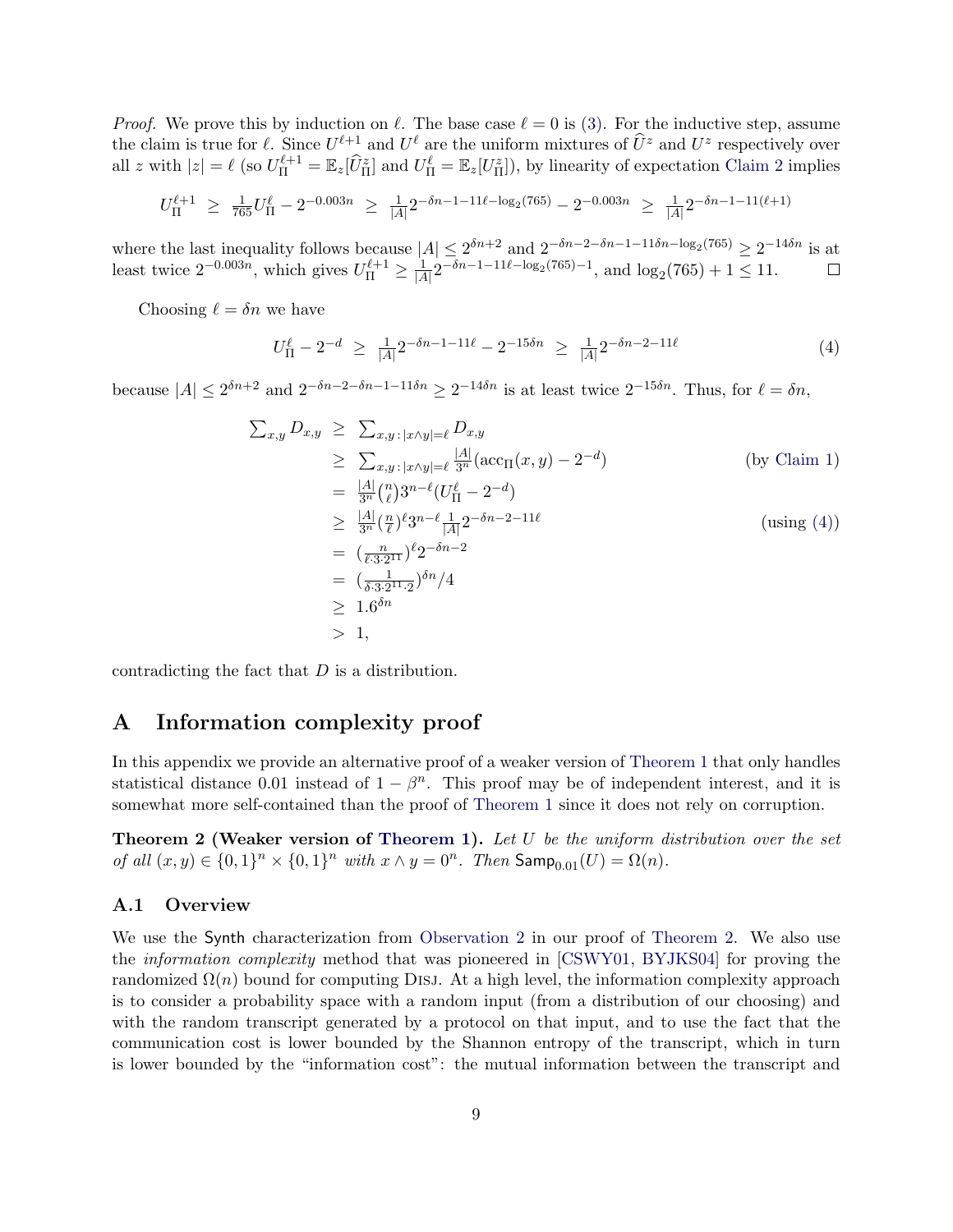the input. The key is that as long as the  $n$  input coordinates are independent of each other, the information cost obeys a direct sum property: It is at least the sum of the contributions of the n coordinates. Thus an  $\Omega(n)$  bound follows by showing that the mutual information between the transcript and a typical coordinate is  $\Omega(1)$ .

How shall we implement this approach, given a synthesizing protocol for a distribution that is close to the U from [Theorem 2?](#page-8-1) First we should decide which input distribution to measure information cost with respect to. For this we use  $U$  itself, but the reason is not only because the aim is to prove a lower bound for approximately synthesizing  $U$ . We use  $U$  also because statistical (or  $\ell_1$ ) distance is a certain sum—rather than a weighted sum—over inputs.

When looking at an individual coordinate's contribution to the information cost, we need the input to come from a product distribution, in order to exploit the fact that each transcript corresponds to a combinatorial rectangle. The standard technique is to decompose the input distribution into a mixture of product distributions (like what a sampling protocol does—but now this is purely for analysis purposes) and consider a typical component of this mixture. Then, we can use a standard lemma (from [\[BYJKS04\]](#page-17-0)) for relating the mutual information to the statistical distance between transcript distributions on different inputs; however, we need to somewhat generalize this tool to handle the input distributions that arise from decomposing our U.

The next issue to tackle is that a synthesizing protocol rejects most inputs with extremely high probability, so the rejecting transcripts may not carry much information about the input (the information cost could be very low if we measure w.r.t. a random transcript in the naive way). Most of the "action" happens within the approximately  $3^{-n}$  probability of acceptance on a typical 1-input. For this reason, our probability space will use a random transcript conditioned on the protocol accepting. This introduces two related sources of difficulties: It distorts the "product structure" we usually rely on for analyzing the behavior of a transcript across different inputs, and it interferes with the standard trick of "absorbing" the other  $n-1$  coordinates of the randomly chosen input into the protocol's private randomness (specifically, sampling an input and then a random accepting transcript on that input, is not the same as sampling an input, running the protocol, then conditioning the whole experiment on acceptance). A substantial portion of the technical effort goes into alleviating these issues.

Anyway, to give the gist of the overall structure of the argument, let us visualize a single "representative" transcript and ignore the complications mentioned in the previous paragraph. Focusing on a single input coordinate (DISJ with  $n = 1$  is just NAND), we think of the lower-right cell as a 0-input and the other three cells as 1-inputs. The area within each cell represents the protocol's private randomness along with "the rest" of the random input (besides the coordinate under the spotlight). If the transcript's rectangle occupies too much area in the upper-left cell (as shown on the left), it would be contributing to the protocol accepting 1-inputs with too high of probability. Otherwise, the rectangle is forced to occupy a relatively not-too-small area in the lowerright cell (as shown on the right). Accepting on some 0-inputs can be OK, but here is the catch: There are  $n/3$  times as many uniquely-intersecting inputs as there are disjoint inputs (for the full Disj function), and it turns out this not-too-small acceptance probability would get "replicated" across many of these intersecting inputs. The sum of the acceptance probabilities would then be too great for the protocol to be synthesizing any distribution at all, much less one close to U.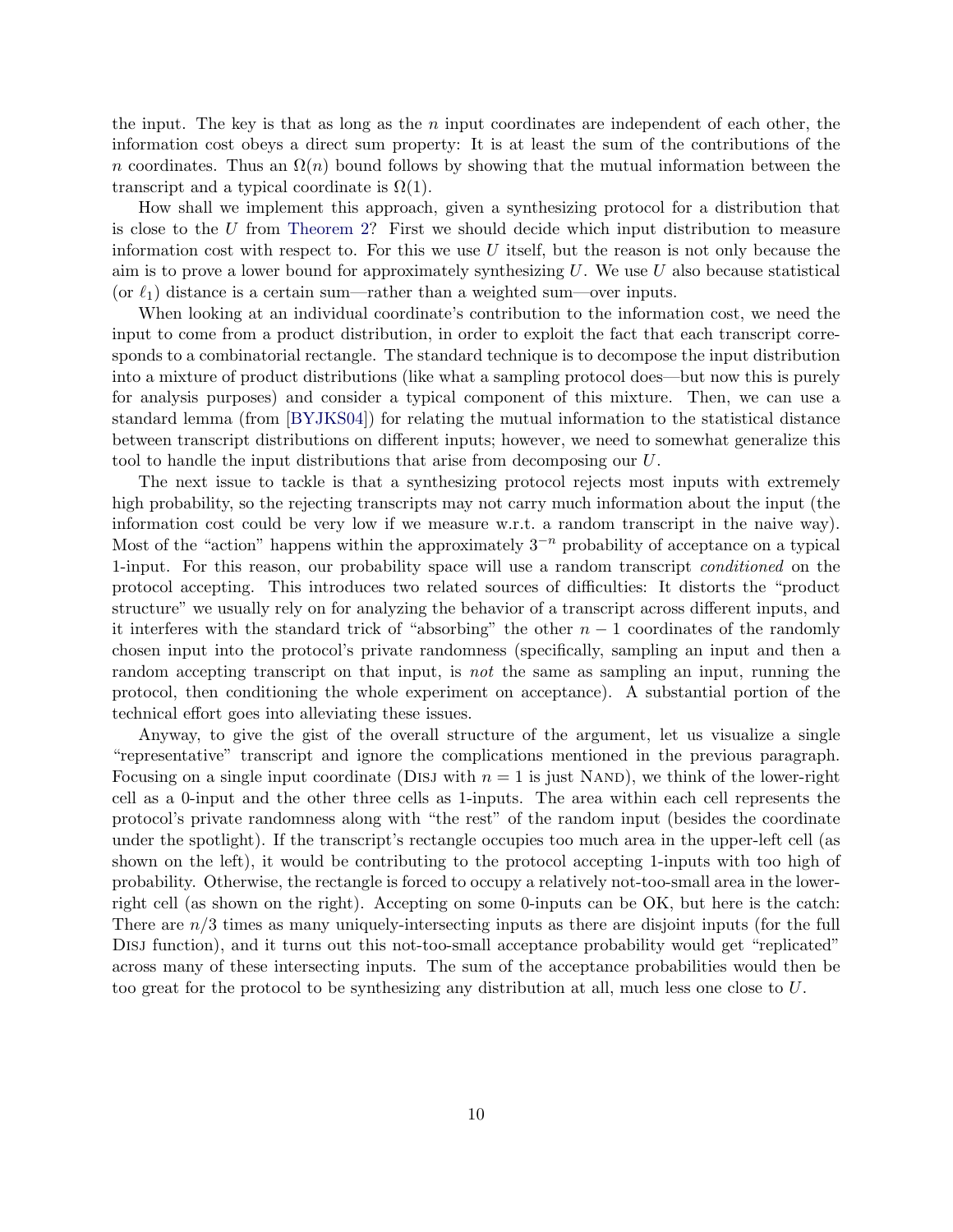

## A.2 Preliminaries

We assume familiarity with the basics of communication complexity  $[KN97]$  and information theory [\[CT06\]](#page-18-9). A protocol  $\Pi$  is assumed to have private randomness, and we let  $CC(\Pi)$  denote the worstcase communication cost. We use  $\mathbb P$  for probability,  $\mathbb E$  for expectation,  $\mathbb H$  for Shannon entropy,  $\mathbb I$ for mutual information,  $\mathbb D$  for relative entropy, and  $\Delta$  for statistical distance. We use bold letters to denote random variables, and non-bold letters for particular outcomes.

<span id="page-10-0"></span>Fact 1. Mutual information and relative entropy satisfy the following standard properties:

- Direct sum:  $\mathbb{I}(a : b_1 \cdots b_n) \geq \mathbb{I}(a : b_1) + \cdots + \mathbb{I}(a : b_n)$  if  $b_1 \cdots b_n$  are fully independent.
- Alternative definition:  $\mathbb{I}({\bf a} : {\bf b}) = \mathbb{E}_{b \sim {\bf b}} \mathbb{D}(({\bf a} | {\bf b} = b) || {\bf a}).$
- Pinsker's inequality:  $\mathbb{D}(\boldsymbol{a} \parallel \boldsymbol{b}) \geq \frac{2}{\ln 2} \Delta(\boldsymbol{a}, \boldsymbol{b})^2$ .

Here is the quick proof of the direct sum property:  $\mathbb{H}(\boldsymbol{b}_1 \cdots \boldsymbol{b}_n) = \mathbb{H}(\boldsymbol{b}_1) + \cdots + \mathbb{H}(\boldsymbol{b}_n)$  by full independence, and  $\mathbb{H}(\mathbf{b}_1 \cdots \mathbf{b}_n | \mathbf{a}) \leq \mathbb{H}(\mathbf{b}_1 | \mathbf{a}) + \cdots + \mathbb{H}(\mathbf{b}_n | \mathbf{a})$  by subadditivity of entropy. Thus

$$
\mathbb{I}({\boldsymbol a}\,;\,{\boldsymbol b}_1 \cdots {\boldsymbol b}_n) \;=\; \mathbb{H}({\boldsymbol b}_1 \cdots {\boldsymbol b}_n) - \mathbb{H}({\boldsymbol b}_1 \cdots {\boldsymbol b}_n\,|\, {\boldsymbol a}) \;\geq\; \textstyle\sum_i \bigl(\mathbb{H}({\boldsymbol b}_i) - \mathbb{H}({\boldsymbol b}_i\,|\, {\boldsymbol a})\bigr) \;=\; \textstyle\sum_i \mathbb{I}({\boldsymbol a}\,;\,{\boldsymbol b}_i).
$$

Pinsker's inequality has several proofs available in several sources, such as [\[DP09\]](#page-18-10).

We also need the following tool relating statistical distance and mutual information. The special case where **b** is uniform over  $\{0, 1\}$  was known, dating back to [\[BYJKS04\]](#page-17-0) (using [\[Lin91\]](#page-20-10)). For the general case, we provide a simple proof that was suggested by an anonymous reviewer.

<span id="page-10-1"></span>**Lemma 4.** Let  $a, b$  be jointly distributed, with b having support  $\{0, 1\}$ . Then

$$
\Delta((\boldsymbol{a} \,|\, \boldsymbol{b}=0), (\boldsymbol{a} \,|\, \boldsymbol{b}=1)) \;\leq\; \sqrt{\mathbb{I}(\boldsymbol{a} \,;\, \boldsymbol{b}) \,\,/\, \min(\mathbb{P}[\boldsymbol{b}=0], \mathbb{P}[\boldsymbol{b}=1])}.
$$

Proof. By the alternative definition in [Fact 1,](#page-10-0) we have

$$
\mathbb{I}(\boldsymbol{a} \; ; \; \boldsymbol{b}) \; = \; \mathbb{E}_{b \sim \boldsymbol{b}} \, \mathbb{D}\big( (\boldsymbol{a} \, | \, \boldsymbol{b} = b) \, \|\, \boldsymbol{a} \big) \; \geq \; \min(\mathbb{P}[\boldsymbol{b} = 0], \mathbb{P}[\boldsymbol{b} = 1]) \cdot \sum_{b \in \{0,1\}} \mathbb{D}\big( (\boldsymbol{a} \, | \, \boldsymbol{b} = b) \, \|\, \boldsymbol{a} \big).
$$

By Pinsker's inequality in [Fact 1](#page-10-0) and Cauchy–Schwarz, we have

$$
\sum_{b \in \{0,1\}} \mathbb{D}((a | b = b) || a) \ge \frac{2}{\ln 2} \sum_{b \in \{0,1\}} \Delta((a | b = b), a)^2
$$
  
 
$$
\ge \frac{2}{\ln 2} (\sum_{b \in \{0,1\}} \Delta((a | b = b), a))^2 / 2
$$
  
=  $\frac{1}{\ln 2} \Delta((a | b = 0), (a | b = 1))^2$ .

Combining and using  $\ln 2 \leq 1$  yields the lemma.

 $\Box$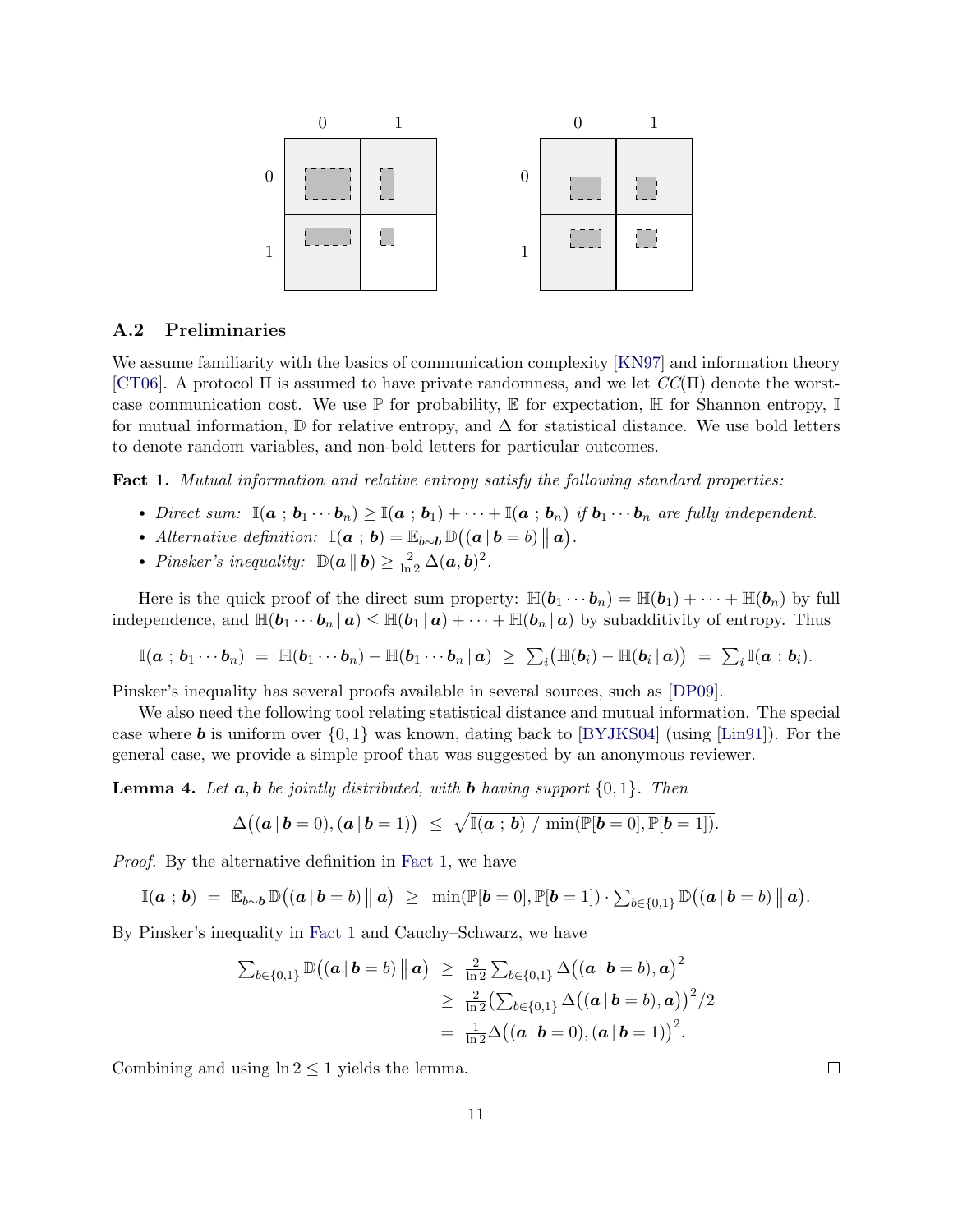### A.3 Proof of [Theorem 2](#page-8-1)

Letting U be as in [Theorem 2,](#page-8-1) suppose for contradiction  $\textsf{Samp}(D) \leq 0.0001n - 2$  for some distribution D with  $\Delta(U, D) \leq 0.01$ . By [Observation 2,](#page-3-0) Synth $(D) \leq 0.0001n$ , so consider a synthesizing protocol  $\Pi$  for D with  $CC(\Pi) \leq 0.0001n$ . As a technical convenience, we may assume  $\Pi$  has been infinitesimally perturbed to ensure the acceptance probability is positive on each input;<sup>[1](#page-11-0)</sup> this allows us to avoid special cases for handling conditioning on 0-probability events.

We build a probability space by decomposing  $U$  into a mixture of product distributions. For each  $j \in [n]$  independently: Let  $w_j$  be uniform over  $\{\text{LEFT}, \text{RIGHT}\}.$ 

| Conditioned on $w_j =$ LEFT, let |  |                                                                                                                       | Conditioned on $w_i$ = RIGHT, let |  |                                                                                                                                                |
|----------------------------------|--|-----------------------------------------------------------------------------------------------------------------------|-----------------------------------|--|------------------------------------------------------------------------------------------------------------------------------------------------|
|                                  |  | $x_j y_j \coloneqq \begin{cases} 00 & \text{with probability } 1/3 \\ 10 & \text{with probability } 2/3 \end{cases}.$ |                                   |  | $\boldsymbol{x}_j \boldsymbol{y}_j \coloneqq \begin{cases} 00 & \text{with probability } 1/3 \\ 01 & \text{with probability } 2/3 \end{cases}$ |
|                                  |  |                                                                                                                       |                                   |  |                                                                                                                                                |

.

Note that the marginal distribution of  $(x, y)$  is U, but x and y are independent conditioned on w. Conditioned on  $(x, y) = (x, y)$ , let  $\tau$  be a random transcript of  $\Pi(x, y)$  conditioned on acceptance. Finally, let  $i$  be uniform over  $[n]$  and independent of the other random variables. In summary,  $(w, x, y, \tau, i)$  are jointly distributed over  $\{\text{LEFT}, \text{RIGHT}\}^n \times \{0, 1\}^n \times \{0, 1\}^n \times \{0, 1\}^{CC(\Pi)} \times [n].$ 

**Definition 1.** An outcome  $(i, w_{-i}) \in [n] \times \{\text{LEFT}, \text{RIGHT}\}^{[n] \setminus \{i\}}$  is called good iff both:

- (1)  $\mathbb{I}(\tau; x_i y_i | i = i, w = w) \leq 0.0008$  ("cost") for each  $w_i \in \{\text{LEFT}, \text{RIGHT}\}, \text{ and}$
- (2)  $\mathbb{E}[\max(3^{-n} D_{x,y}, 0) | i = i, w_{-i} = w_{-i}, x_i y_i = x_i y_i] \leq 0.12 \cdot 3^{-n}$  ("correctness") for each  $x_i y_i \in \{00, 01, 10\}.$

<span id="page-11-1"></span>Claim 4.  $(i, w_{-i}) \sim (i, w_{-i})$  is good with probability at least 0.5.

*Proof.* By a union bound, it suffices to show that  $(1)$  and  $(2)$  individually hold with probability at least 0.75 each.

For fixed *i* and *w*, abbreviate  $\mathbb{I}(\tau ; x_i y_i \, | \, i = i, w = w)$  as  $I_{i,w} \geq 0$ . For each *w*,

$$
\mathbb{E}_{i \sim i}[I_{i,w}] \leq \frac{1}{n} \mathbb{I}(\boldsymbol{\tau} \; ; \; \boldsymbol{x} \boldsymbol{y} \; | \; \boldsymbol{w} = w) \; \leq \; \frac{1}{n} \, \mathbb{H}(\boldsymbol{\tau} \; | \; \boldsymbol{w} = w) \; \leq \; \frac{1}{n} \, CC(\Pi) \; \leq \; 0.0001
$$

by the first bullet from [Fact 1](#page-10-0) using  $a \coloneqq (\tau | w = w)$  and  $b_i \coloneqq (x_i y_i | w = w)$ . Now

$$
\mathbb{E}_{(i,w_{-i})\sim(i,w_{-i})}\,\mathbb{E}_{w_i\sim w_i}[I_{i,w}] = \mathbb{E}_{w\sim w}\,\mathbb{E}_{i\sim i}[I_{i,w}] \leq 0.0001.
$$

By Markov's inequality, with probability at least 0.75 over  $(i, w_{-i}) \sim (i, w_{-i})$  we have that  $\mathbb{E}_{w_i \sim w_i}[I_{i,w}] \leq 0.0004$ , in which case  $\max_{w_i}(I_{i,w}) \leq 2 \mathbb{E}_{w_i \sim w_i}[I_{i,w}] \leq 0.0008$  and thus (1) holds.

For fixed  $i, w_{-i}$ , and  $x_i y_i$ , abbreviate  $\mathbb{E} \left[ \max(3^{-n} - D_{\boldsymbol{x}, \boldsymbol{y}}, 0) \, \big| \, \boldsymbol{i} = i, \, \boldsymbol{w}_{-i} = w_{-i}, \, \boldsymbol{x}_i \boldsymbol{y}_i = x_i y_i \right]$  as  $\delta_{i,w_{-i},x_iy_i} \geq 0$ . Now

$$
\mathbb{E}_{(i,w_{-i})\sim(i,w_{-i})}\mathbb{E}_{x_iy_i\sim x_iy_i}[\delta_{i,w_{-i},x_iy_i}] = \mathbb{E}[\max(3^{-n}-D_{x,y},0)] = 3^{-n}\sum_{x,y} \max(U_{x,y}-D_{x,y},0)
$$
  
=  $3^{-n}\Delta(U,D) \leq 0.01 \cdot 3^{-n}$ .

<span id="page-11-0"></span><sup>&</sup>lt;sup>1</sup>For an infinitesimal  $\iota > 0$ , accept with probability  $4^{-n}\iota$ , reject with probability  $(1 - 4^{-n})\iota$ , and otherwise run the original synthesizing protocol. This adds only 2 bits of communication, and it affects the statistical distance to the target distribution by at most  $\iota$ .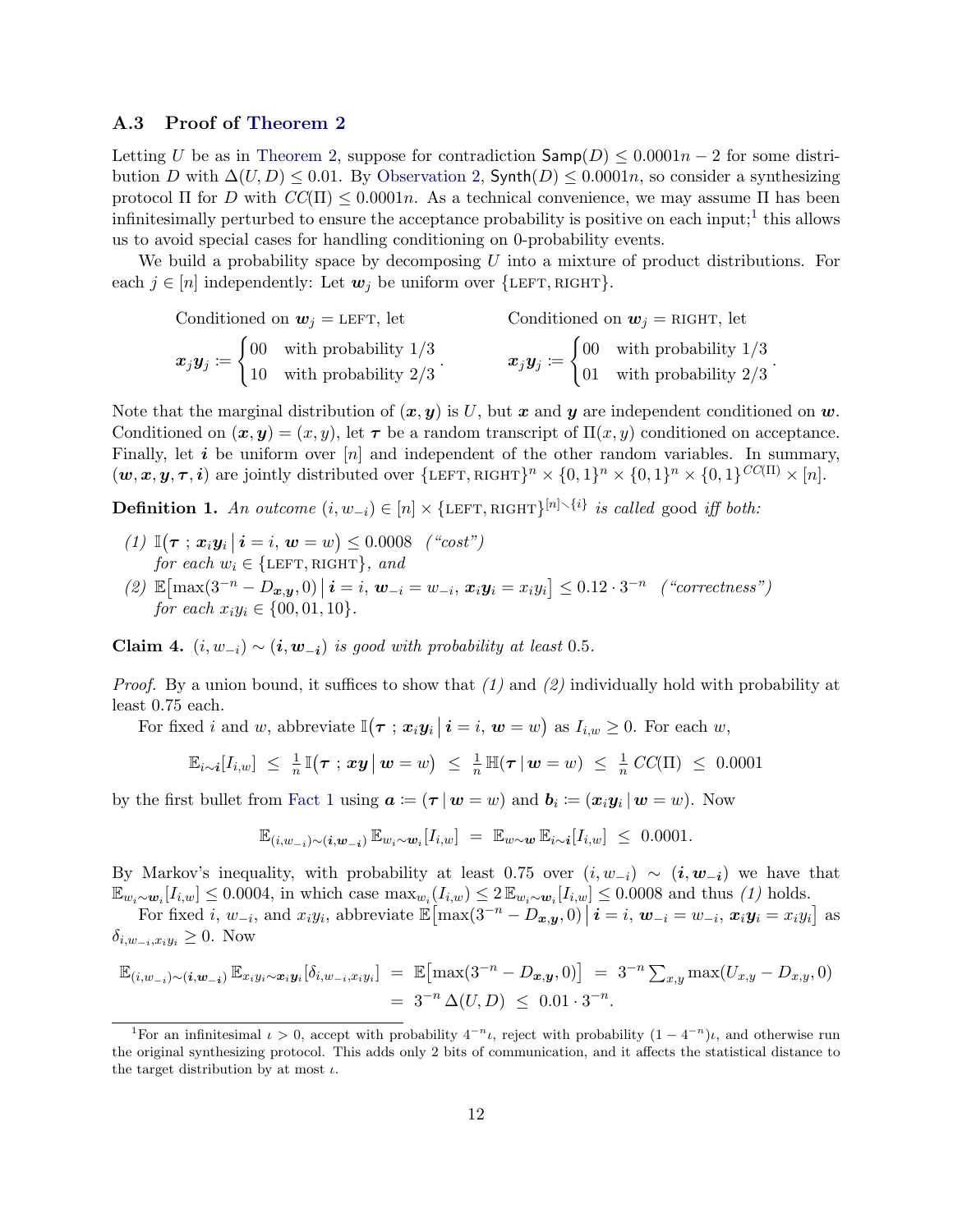By Markov's inequality, with probability at least 0.75 over  $(i, w_{-i}) \sim (i, w_{-i})$  we have that  $\mathbb{E}_{x_iy_i\sim\bm{x}_iy_i}[\delta_{i,w_{-i},x_iy_i}] \leq 0.04\cdot 3^{-n}$ , in which case  $\max_{x_iy_i}[\delta_{i,w_{-i},x_iy_i}] \leq 3\mathbb{E}_{x_iy_i\sim\bm{x}_iy_i}[\delta_{i,w_{-i},x_iy_i}] \leq$  $0.12 \cdot 3^{-n}$  and thus  $(2)$  holds.  $\Box$ 

<span id="page-12-0"></span>**Lemma 5.** For each good  $(i, w_{-i})$ , either:

(i) 
$$
\mathbb{E}[D_{x,y} | i = i, w_{-i} = w_{-i}] \ge 5 \cdot 3^{-n}
$$
, or  
\n(ii)  $\mathbb{E}[D_{\widehat{x},\widehat{y}} | i = i, w_{-i} = w_{-i}] \ge 0.000001 \cdot 3^{-n}$   
\nwhere the random variables  $\widehat{x}, \widehat{y}$  are the same as  $x, y$  except  $\widehat{x}_i \widehat{y}_i$  is fixed to 11.

[Lemma 5](#page-12-0) is the technical heart of the argument; we prove it in  $\S A.4$ . Note that the marginal distribution of  $(\hat{x}, \hat{y})$  is uniform over the set of all  $(x, y) \in \{0, 1\}^n \times \{0, 1\}^n$  with  $|x \wedge y| = 1$ , where  $\lfloor \cdot \rfloor$  denotes Hamming weight (i.e., x and y represent uniquely intersecting sets).

Combining [Claim 4](#page-11-1) and [Lemma 5](#page-12-0) shows that over  $(i, w_{-i}) \sim (i, w_{-i})$ , either  $(i)$  holds with probability at least  $0.25$  or  $(ii)$  holds with probability at least  $0.25$ . In the former case,

$$
\mathbb{E}[D_{x,y}] \geq \mathbb{P}[(i) \text{ holds}] \cdot \mathbb{E}[D_{x,y} | (i) \text{ holds}] \geq 0.25 \cdot 5 \cdot 3^{-n} > 3^{-n}
$$

and thus  $\sum_{x,y : |x \wedge y|=0} D_{x,y} = 3^n \mathbb{E}[D_{x,y}] > 1$ . In the latter case,

$$
\mathbb{E}[D_{\widehat{\mathbf{x}}, \widehat{\mathbf{y}}}] \geq \mathbb{P}[(ii) \text{ holds}] \cdot \mathbb{E}[D_{\widehat{\mathbf{x}}, \widehat{\mathbf{y}}}] (ii) \text{ holds}] \geq 0.25 \cdot 0.000001 \cdot 3^{-n} > 1/(n3^{n-1})
$$

and thus  $\sum_{x,y:|x\wedge y|=1} D_{x,y} = n3^{n-1} \mathbb{E}[D_{\widehat{x},\widehat{y}}] > 1$ . Either case contradicts the assumption that D is a distribution. This finishes the proof of [Theorem 2,](#page-8-1) except for the proof of [Lemma 5.](#page-12-0)

### <span id="page-12-1"></span>A.4 Proof of [Lemma 5](#page-12-0)

Fix a good  $(i, w_{-i})$ . For convenience, we henceforth assume  $i = 1$  and we elide the conditioning on  $i = 1, w_{-1} = w_{-1}$  in the notation. Thus our whole probability space now consists of  $(w_1, x, y, \tau)$ which is actually distributed as  $(\boldsymbol{w}_1, \boldsymbol{x}, \boldsymbol{y}, \boldsymbol{\tau} \mid \boldsymbol{i} = 1, \boldsymbol{w}_{-1} = w_{-1})$  in the original notation. Also,  $(\widehat{\boldsymbol{x}}, \widehat{\boldsymbol{y}}) \coloneqq (1\boldsymbol{x}_{-1}, 1\boldsymbol{y}_{-1}).$ 

With this convention, the definition of good becomes

(1)  $\mathbb{I}(\tau; x_1y_1 \, | \, w_1 = w_1) \leq 0.0008$  ("cost") for each  $w_1 \in \{\text{LEFT}, \text{RIGHT}\}, \text{ and}$ (2)  $\mathbb{E}[\max(3^{-n} - D_{x,y}, 0) | x_1y_1 = x_1y_1] \leq 0.12 \cdot 3^{-n}$  ("correctness")  $for each x_1y_1 \in \{00, 01, 10\}$ 

and the statement of [Lemma 5](#page-12-0) becomes

(i)  $\mathbb{E}[D_{x,y}] \geq 5 \cdot 3^{-n}$ , or (*ii*)  $\mathbb{E}[D_{\hat{x},\hat{y}}] \ge 0.000001 \cdot 3^{-n}$ .

<span id="page-12-2"></span>Claim 5. If (1) holds then  $\Delta((\tau | x_1 y_1 = 00), (\tau | x_1 y_1 = x_1 y_1)) \le 0.05$ for each  $x_1y_1 \in \{01, 10\}.$ 

*Proof.* First, (1) tells us  $\mathbb{I}(\tau; x_1 | w_1 = \text{LEFT}) \le 0.0008$  (since  $y_1$  is always 0 conditioned on  $w_1 = \text{LEFT}$ ), and applying [Lemma 4](#page-10-1) with  $(a, b) := (\tau, x_1 \mid w_1 = \text{LEFT})$  gives

$$
\Delta((\tau \,|\, \bm{x}_1\bm{y}_1=00),(\tau \,|\, \bm{x}_1\bm{y}_1=10)) \;\leq\; \sqrt{\mathbb{I}(\tau \;;\, \bm{x}_1 \,|\, \bm{w}_1=\textrm{LEFT}) \,/\, \tfrac{1}{3}} \;\leq\; \sqrt{0.0008\cdot 3} \;\leq\; 0.05.
$$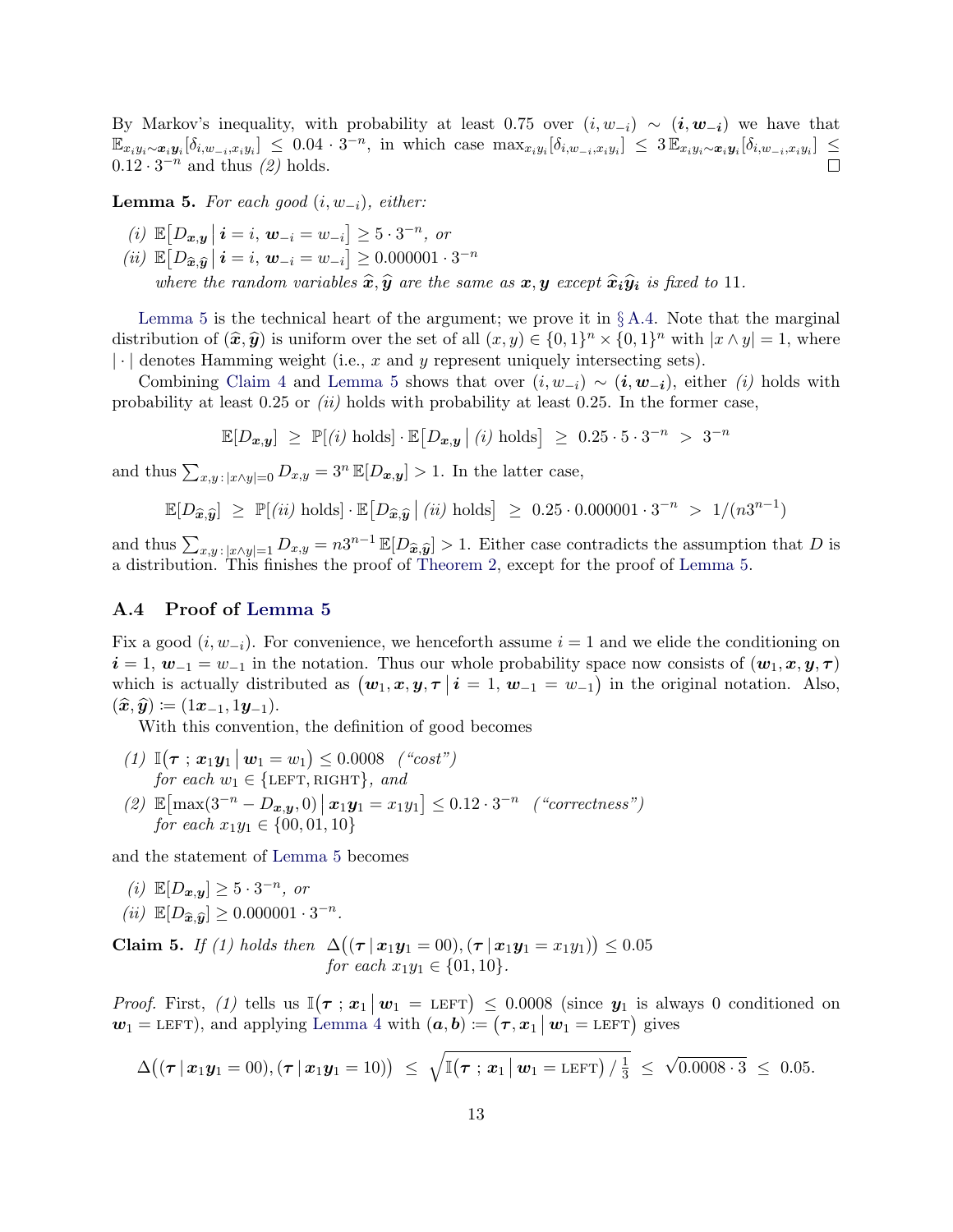Similarly, (1) tells us  $\mathbb{I}(\tau; y_1 | w_1 = \text{RIGHT}) \le 0.0008$  (since  $x_1$  is always 0 conditioned on  $w_1 =$ RIGHT), and applying [Lemma 4](#page-10-1) with  $(a, b) := (\tau, y_1 \, | \, w_1 = \text{RIGHT})$  gives

$$
\Delta((\tau | x_1 y_1 = 00), (\tau | x_1 y_1 = 01)) \leq \sqrt{\mathbb{I}(\tau | y_1 | w_1 = \text{RIGHT}) / \frac{1}{3}} \leq \sqrt{0.0008 \cdot 3} \leq 0.05.
$$

 $\Box$ 

This proves the claim.

Let A be the set of all accepting transcripts of  $\Pi$ . For  $\tau \in A$  and  $(x, y) \in \{0, 1\}^n \times \{0, 1\}^n$  and  $x_1y_1 \in \{0,1\}^2$ , define

$$
p_{x,y}(\tau) := \mathbb{P}[\Pi(x,y) \text{ generates } \tau] \qquad p_{x_1y_1}(\tau) := \mathbb{E}_{x_{-1}y_{-1} \sim x_{-1}}[p_{x,y}(\tau)]
$$
  
\n
$$
q_{x,y}(\tau) := \mathbb{P}[\Pi(x,y) \text{ generates } \tau \mid \Pi(x,y) \text{ accepts}] \qquad q_{x_1y_1}(\tau) := \mathbb{E}_{x_{-1}y_{-1} \sim x_{-1}}[q_{x,y}(\tau)]
$$

where the probabilities in the left column are over the private randomness of Alice and Bob; in particular,  $\sum_{\tau \in A} p_{x,y}(\tau) = \mathbb{P}[\Pi(x, y) \text{ accepts}] = D_{x,y} \text{ and } p_{x,y}(\tau) = D_{x,y} \cdot q_{x,y}(\tau)$ . In terms of our probability space  $(\boldsymbol{w}_1, \boldsymbol{x}, \boldsymbol{y}, \boldsymbol{\tau})$ , we have:

for each 
$$
x_1y_1 \in \{00, 01, 10\}
$$
:  
\nfor  $x_1y_1 = 11$ :  
\n $p_{x_1y_1}(\tau) = \mathbb{E}[p_{x,y}(\tau) | x_1y_1 = x_1y_1]$   
\n $\sum_{\tau \in A} p_{x_1y_1}(\tau) = \mathbb{E}[D_{x,y} | x_1y_1 = x_1y_1]$   
\n $q_{x_1y_1}(\tau) = \mathbb{E}[q_{x,y}(\tau) | x_1y_1 = x_1y_1]$   
\n $= \mathbb{P}[\tau = \tau | x_1y_1 = x_1y_1]$   
\n $\sum_{\tau \in A} p_{x_1}(\tau) = \mathbb{E}[D_{\widehat{x}, \widehat{y}}]$ 

We postpone the proofs of the following two claims to the end of this subsection.

<span id="page-13-0"></span>Claim 6. If (2) holds then  $\mathbb{P}[p_{x_1y_1}(\tau)/q_{x_1y_1}(\tau) \geq 0.03 \cdot 3^{-n} | x_1y_1 = x_1y_1] \geq 0.8$ for each  $x_1y_1 \in \{01, 10\}.$ 

<span id="page-13-1"></span>**Claim 7.** If (i) does not hold then  $\mathbb{P}[p_{00}(\tau)/q_{00}(\tau) \leq 75 \cdot 3^{-n} | \mathbf{x}_1 \mathbf{y}_1 = 00] \geq 0.8$ .

We now show how to combine [Claim 5,](#page-12-2) [Claim 6,](#page-13-0) and [Claim 7](#page-13-1) to prove that if  $(1)$  and  $(2)$  hold and  $(i)$  does not hold, then  $(ii)$  holds. Defining

$$
T_{x_1y_1} := \{ \tau \in A : p_{x_1y_1}(\tau)/q_{x_1y_1}(\tau) \ge 0.03 \cdot 3^{-n} \} \quad \text{for each } x_1y_1 \in \{01, 10\}
$$
  
\n
$$
T_{00} := \{ \tau \in A : p_{00}(\tau)/q_{00}(\tau) \le 75 \cdot 3^{-n} \} \quad \text{for } x_1y_1 = 00
$$
  
\n
$$
T := T_{00} \cap T_{01} \cap T_{10}
$$

we have for each  $x_1y_1 \in \{01, 10\}$ ,

$$
\mathbb{P}[\boldsymbol{\tau} \in T_{x_1y_1} \,|\, \boldsymbol{x}_1\boldsymbol{y}_1 = 00] \geq \mathbb{P}[\boldsymbol{\tau} \in T_{x_1y_1} \,|\, \boldsymbol{x}_1\boldsymbol{y}_1 = x_1y_1] - 0.05 \geq 0.75
$$

by [Claim 5](#page-12-2) and [Claim 6,](#page-13-0) and  $\mathbb{P}[\tau \in T_{00} \, | \, x_1 y_1 = 00] \geq 0.8$  by [Claim 7,](#page-13-1) so by a union bound,

<span id="page-13-4"></span><span id="page-13-3"></span><span id="page-13-2"></span>
$$
\sum_{\tau \in T} q_{00}(\tau) = \mathbb{P}[\tau \in T \mid \boldsymbol{x}_1 \boldsymbol{y}_1 = 00] \geq 0.3. \tag{\dagger}
$$

For each  $x_1y_1 \in \{01, 10\}$  we define  $d_{x_1y_1}(\tau) := |q_{00}(\tau) - q_{x_1y_1}(\tau)|$  so that by [Claim 5,](#page-12-2)

$$
\sum_{\tau \in A} d_{x_1 y_1}(\tau) = 2 \Delta ((\tau | x_1 y_1 = 00), (\tau | x_1 y_1 = x_1 y_1)) \leq 0.1. \tag{\ddagger}
$$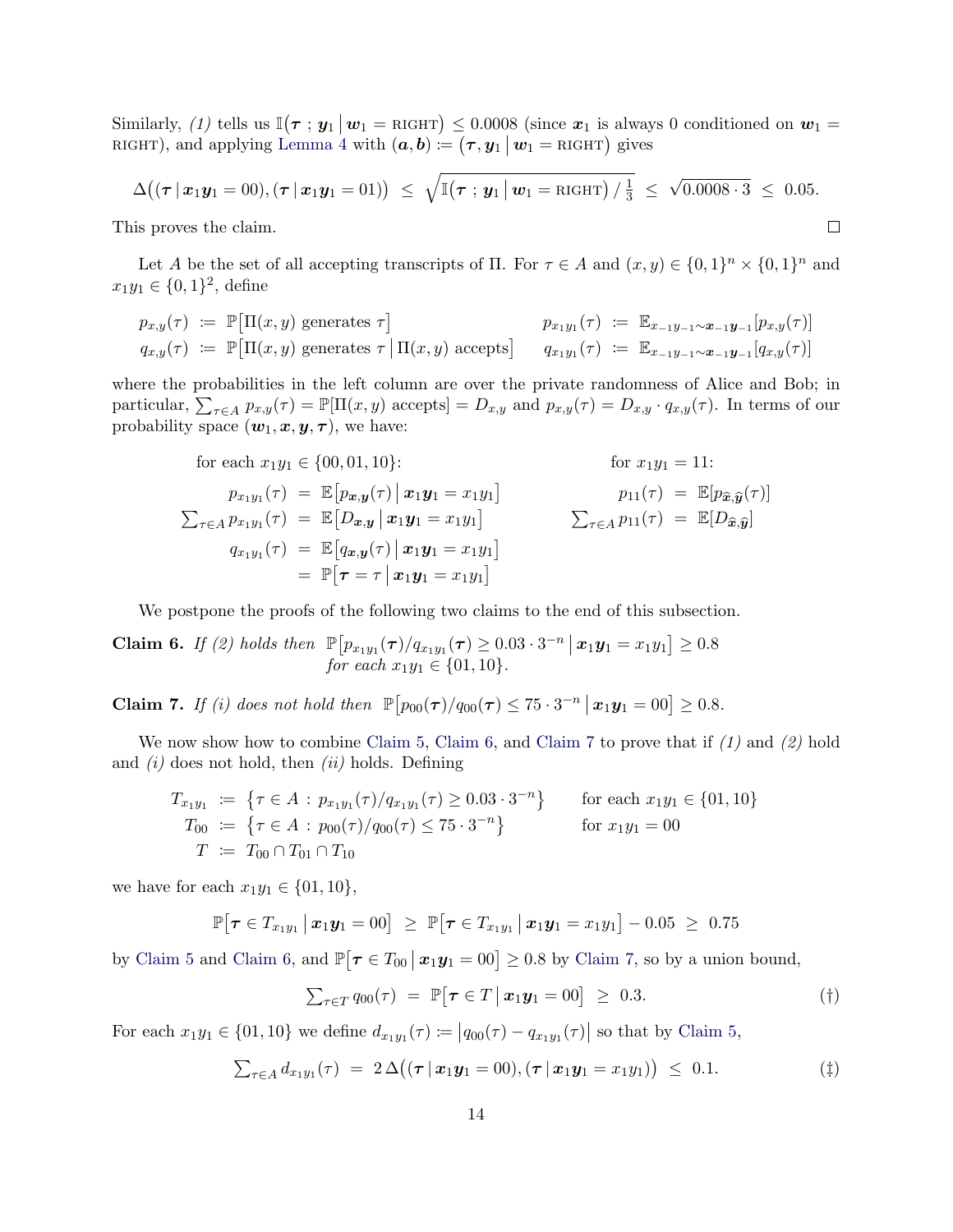Since  $x_{-1}, y_{-1}$  are independent (implicitly conditioned on  $w_{-1} = w_{-1}$ ), we have  $p_{00}(\tau) \cdot p_{11}(\tau) =$  $p_{01}(\tau) \cdot p_{10}(\tau)$  by the rectangular nature of any transcript  $\tau$ . We would like to rewrite this as  $p_{11}(\tau) = p_{01}(\tau) \cdot p_{10}(\tau) / p_{00}(\tau)$  but we must be careful about division by 0. Adopting the convention  $0/0 \coloneqq 0$ , we can write

<span id="page-14-0"></span>
$$
p_{11}(\tau) \ge p_{01}(\tau) \cdot p_{10}(\tau) / p_{00}(\tau). \tag{*}
$$

We also note that for each  $x_1y_1$ ,  $p_{x_1y_1}(\tau) = 0$  iff  $q_{x_1y_1}(\tau) = 0$ . To convert between the "multiplicative" structure of transcripts as in ([∗](#page-14-0)) and the "additive" structure of statistical distance, we appeal to the following basic fact, which has been used several times in recent works [\[GW16,](#page-19-5) [GPW16,](#page-19-6) [GJW18\]](#page-19-11). For completeness, we reproduce the argument at the end of this subsection.

<span id="page-14-1"></span>Fact 2. For every  $\tau \in A$ ,  $q_{01}(\tau) \cdot q_{10}(\tau) / q_{00}(\tau) \geq q_{00}(\tau) - d_{01}(\tau) - d_{10}(\tau)$ .

At last we come to the punchline:

$$
\mathbb{E}[D_{\widehat{\mathbf{x}},\widehat{\mathbf{y}}}] = \sum_{\tau \in A} p_{11}(\tau) \ge \sum_{\tau \in T} p_{11}(\tau) \ge \sum_{\tau \in T} \frac{p_{01}(\tau) \cdot p_{10}(\tau)}{p_{00}(\tau)}
$$
\n
$$
= \sum_{\tau \in T} \frac{\frac{p_{01}(\tau)}{q_{01}(\tau)} \cdot \frac{p_{10}(\tau)}{q_{10}(\tau)}}{\frac{p_{00}(\tau)}{q_{00}(\tau)}} \cdot \frac{q_{01}(\tau) \cdot q_{10}(\tau)}{q_{00}(\tau)}
$$
\n
$$
\ge \sum_{\tau \in T} \frac{(0.03 \cdot 3^{-n}) \cdot (0.03 \cdot 3^{-n})}{75 \cdot 3^{-n}} \cdot (q_{00}(\tau) - d_{01}(\tau) - d_{10}(\tau))
$$
\n
$$
\ge 0.00001 \cdot 3^{-n} \cdot \left(\sum_{\tau \in T} q_{00}(\tau) - \sum_{\tau \in A} d_{01}(\tau) - \sum_{\tau \in A} d_{10}(\tau)\right)
$$
\n
$$
\ge 0.00001 \cdot 3^{-n} \cdot (0.3 - 0.1 - 0.1) = 0.000001 \cdot 3^{-n}
$$

where the third line uses [Fact 2,](#page-14-1) and the last line follows by  $(\dagger)$  and  $(\dagger)$ . Thus *(ii)* holds. This finishes the proof of [Lemma 5,](#page-12-0) except for the proofs of [Claim 6,](#page-13-0) [Claim 7,](#page-13-1) and [Lemma 4.](#page-10-1)

*Proof of [Claim 6.](#page-13-0)* To slightly declutter notation, we write the argument for  $x_1y_1 = 01$  (nothing is different for  $x_1y_1 = 10$ ). Assuming (2) holds, we have  $\mathbb{E}[\max(3^{-n} - D_{x,y}, 0) | x_1y_1 = 01] \le$ 0.12 · 3<sup>-n</sup>. We define S as the set of all  $(x, y)$  in the support of  $(x, y)$  conditioned on  $x_1y_1 = 01$ (and implicitly on  $w_{-1} = w_{-1}$ ) such that  $D_{x,y} \leq 0.16 \cdot 3^{-n}$  ("bad inputs"). By Markov's inequality,

$$
\mathbb{P}[(x, y) \in S | x_1 y_1 = 01] = \mathbb{P}[\max(3^{-n} - D_{x,y}, 0) \ge 0.84 \cdot 3^{-n} | x_1 y_1 = 01] \le 1/7 \le 0.15.
$$

We define B as the set of all  $\tau \in A$  such that  $\mathbb{P}[(x, y) \in S | \tau = \tau, x_1y_1 = 01] \ge 0.8$  ("bad transcripts"). We must have  $\mathbb{P}[\tau \in B | x_1 y_1 = 01] \leq 0.2$  since otherwise

$$
\mathbb{P}[(\boldsymbol{x},\boldsymbol{y})\in S \mid \boldsymbol{x}_1\boldsymbol{y}_1=01] \geq \mathbb{P}[(\boldsymbol{x},\boldsymbol{y})\in S \text{ and } \boldsymbol{\tau}\in B \mid \boldsymbol{x}_1\boldsymbol{y}_1=01] \n= \mathbb{P}[\boldsymbol{\tau}\in B \mid \boldsymbol{x}_1\boldsymbol{y}_1=01] \cdot \mathbb{P}[(\boldsymbol{x},\boldsymbol{y})\in S \mid \boldsymbol{\tau}\in B, \boldsymbol{x}_1\boldsymbol{y}_1=01] \n\geq 0.2 \cdot 0.8 = 0.16 > 0.15.
$$

Let  $\chi_{x,y}$  be the indicator for  $(x, y) \notin S$ , so  $D_{x,y} \geq 0.16 \cdot 3^{-n} \cdot \chi_{x,y}$ . For each  $\tau \in A \setminus B$  we have

$$
\mathbb{E}\big[\chi_{\boldsymbol{x},\boldsymbol{y}}\cdot q_{\boldsymbol{x},\boldsymbol{y}}(\tau)\, \big| \, \boldsymbol{x}_1\boldsymbol{y}_1 = 01\big] = \sum_{(\boldsymbol{x},\boldsymbol{y})\notin S} \mathbb{P}\big[\boldsymbol{x}\boldsymbol{y} = x\boldsymbol{y}\, \big| \, \boldsymbol{x}_1\boldsymbol{y}_1 = 01\big] \cdot \mathbb{P}\big[\boldsymbol{\tau} = \tau \, \big| \, \boldsymbol{x}\boldsymbol{y} = x\boldsymbol{y}\big] \n= \mathbb{P}\big[(\boldsymbol{x},\boldsymbol{y})\notin S \text{ and } \boldsymbol{\tau} = \tau \, \big| \, \boldsymbol{x}_1\boldsymbol{y}_1 = 01\big] \n= \mathbb{P}\big[(\boldsymbol{x},\boldsymbol{y})\notin S \, \big| \, \boldsymbol{\tau} = \tau, \, \boldsymbol{x}_1\boldsymbol{y}_1 = 01\big] \cdot \mathbb{P}\big[\boldsymbol{\tau} = \tau \, \big| \, \boldsymbol{x}_1\boldsymbol{y}_1 = 01\big] \n\geq 0.2 \cdot q_{01}(\tau)
$$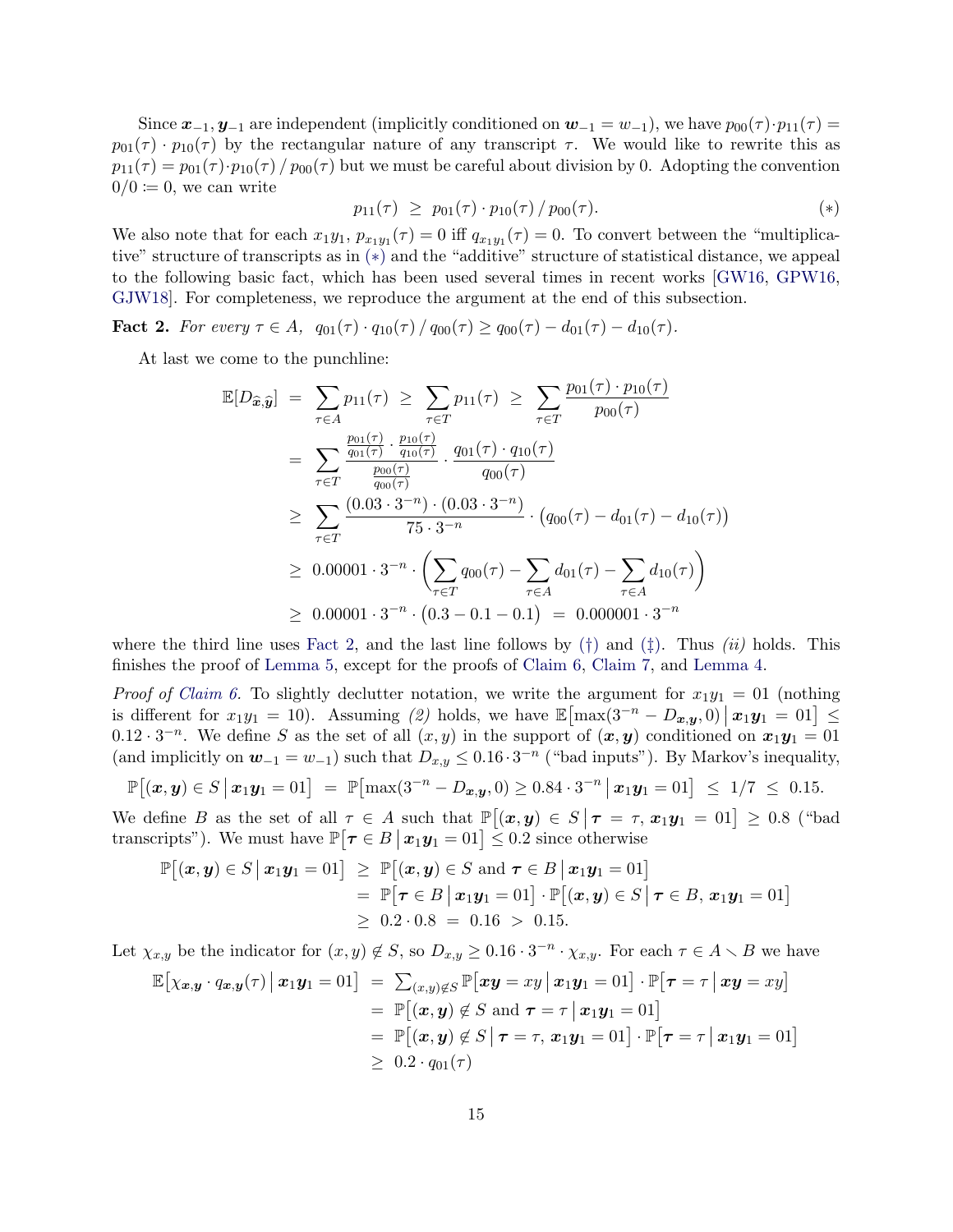and thus

$$
p_{01}(\tau) = \mathbb{E}\big[p_{\bm{x},\bm{y}}(\tau) \, \big| \, \bm{x}_1 \bm{y}_1 = 01\big] = \mathbb{E}\big[D_{\bm{x},\bm{y}} \cdot q_{\bm{x},\bm{y}}(\tau) \, \big| \, \bm{x}_1 \bm{y}_1 = 01\big] \geq 0.16 \cdot 3^{-n} \cdot \mathbb{E}\big[\chi_{\bm{x},\bm{y}} \cdot q_{\bm{x},\bm{y}}(\tau) \, \big| \, \bm{x}_1 \bm{y}_1 = 01\big] \geq 0.16 \cdot 3^{-n} \cdot 0.2 \cdot q_{01}(\tau) \geq 0.03 \cdot 3^{-n} \cdot q_{01}(\tau).
$$

 $\text{In summary, } \mathbb{P}\big[p_{01}(\boldsymbol{\tau}) / q_{01}(\boldsymbol{\tau}) \geq 0.03 \cdot 3^{-n} \, \big| \, \boldsymbol{x}_1\boldsymbol{y}_1 = 01\big] \geq \mathbb{P}\big[\boldsymbol{\tau} \not\in B \, \big| \, \boldsymbol{x}_1\boldsymbol{y}_1 = 01\big] \geq 0.8.$  $\Box$ 

*Proof of [Claim 7.](#page-13-1)* Assume  $\mathbb{E}[D_{x,y} | x_1y_1 = 00] \leq 15 \cdot 3^{-n}$  since otherwise *(i)* would hold because

$$
\mathbb{E}[D_{\boldsymbol{x},\boldsymbol{y}}] = \mathbb{E}_{x_1y_1\sim\boldsymbol{x}_1\boldsymbol{y}_1} \mathbb{E}[D_{\boldsymbol{x},\boldsymbol{y}} \,|\, \boldsymbol{x}_1\boldsymbol{y}_1 = x_1y_1] \geq \frac{1}{3} \mathbb{E}[D_{\boldsymbol{x},\boldsymbol{y}} \,|\, \boldsymbol{x}_1\boldsymbol{y}_1 = 00] \geq 5\cdot3^{-n}.
$$

Now

$$
\mathbb{E}\bigg[\frac{p_{00}(\tau)}{q_{00}(\tau)}\bigg|\,x_1\mathbf{y}_1=00\bigg] \;=\; \sum_{\tau\in A}q_{00}(\tau)\cdot\frac{p_{00}(\tau)}{q_{00}(\tau)} \;=\; \sum_{\tau\in A}p_{00}(\tau) \;=\; \mathbb{E}\big[D_{\mathbf{x},\mathbf{y}}\,\big|\, \mathbf{x}_1\mathbf{y}_1=00\big] \;\leq\; 15\cdot3^{-n}.
$$

Thus  $\mathbb{P}\left[p_{00}(\tau)/q_{00}(\tau)\leq 75\cdot 3^{-n} \,|\, \boldsymbol{x}_1\boldsymbol{y}_1=00\right]\geq 0.8$  follows by Markov's inequality.

Proof of [Fact 2.](#page-14-1) It suffices to show that

$$
q_{01}(\tau) \cdot q_{10}(\tau) \ge q_{00}(\tau)^2 - q_{00}(\tau) \big(d_{01}(\tau) + d_{10}(\tau)\big). \tag{5}
$$

 $\Box$ 

(If  $q_{00}(\tau) \neq 0$  then the desired inequality follows by dividing [\(5\)](#page-13-4) by  $q_{00}(\tau)$ , and if  $q_{00}(\tau) = 0$  then it follows since its right side is  $\leq 0$  and its left side is 0; recall our convention that  $0/0 \coloneq 0$ .) For some signs  $\sigma_{x_1y_1}(\tau) \in \{1, -1\}$ , the left side of [\(5\)](#page-13-4) equals  $(q_{00}(\tau) + \sigma_{01}(\tau)d_{01}(\tau)) \cdot (q_{00}(\tau) + \sigma_{10}(\tau)d_{10}(\tau)),$ which expands to

<span id="page-15-3"></span>
$$
q_{00}(\tau)^2 + \sigma_{01}(\tau)q_{00}(\tau)d_{01}(\tau) + \sigma_{10}(\tau)q_{00}(\tau)d_{10}(\tau) + \sigma_{01}(\tau)\sigma_{10}(\tau)d_{01}(\tau)d_{10}(\tau).
$$
 (6)

If  $\sigma_{01}(\tau) = \sigma_{10}(\tau)$  then [\(6\)](#page-15-3) is at least the right side of [\(5\)](#page-13-4) since the last term of (6) is nonnegative. If  $\sigma_{01}(\tau) \neq \sigma_{10}(\tau)$ , say  $\sigma_{01}(\tau) = -1$  and  $\sigma_{10}(\tau) = 1$ , then [\(6\)](#page-15-3) is at least the right side of [\(5\)](#page-13-4) since the sum of the last two terms in [\(6\)](#page-15-3) is  $q_{00}(\tau)d_{10}(\tau) - d_{01}(\tau)d_{10}(\tau) = q_{01}(\tau)d_{10}(\tau) \ge 0$ .  $\Box$ 

## References

- <span id="page-15-0"></span>[AA05] Scott Aaronson and Andris Ambainis. Quantum search of spatial regions. Theory of  $Computing, 1(1):47–79, 2005.$  [doi:10.4086/toc.2005.v001a004](http://dx.doi.org/10.4086/toc.2005.v001a004).
- [Aar14] Scott Aaronson. The equivalence of sampling and searching. Theory of Computing  $Systems, 55(2):281–298, 2014. doi:10.1007/s00224-013-9527-3.$  $Systems, 55(2):281–298, 2014. doi:10.1007/s00224-013-9527-3.$  $Systems, 55(2):281–298, 2014. doi:10.1007/s00224-013-9527-3.$
- <span id="page-15-2"></span>[ACK19] Sepehr Assadi, Yu Chen, and Sanjeev Khanna. Polynomial pass lower bounds for graph streaming algorithms. In Proceedings of the 51st Symposium on Theory of Computing (STOC), pages  $265-276$ . ACM,  $2019$ . [doi:10.1145/3313276.3316361](http://dx.doi.org/10.1145/3313276.3316361).
- <span id="page-15-1"></span>[AMS99] Noga Alon, Yossi Matias, and Mario Szegedy. The space complexity of approximating the frequency moments. Journal of Computer and System Sciences, 58(1):137–147, 1999. [doi:10.1006/jcss.1997.1545](http://dx.doi.org/10.1006/jcss.1997.1545).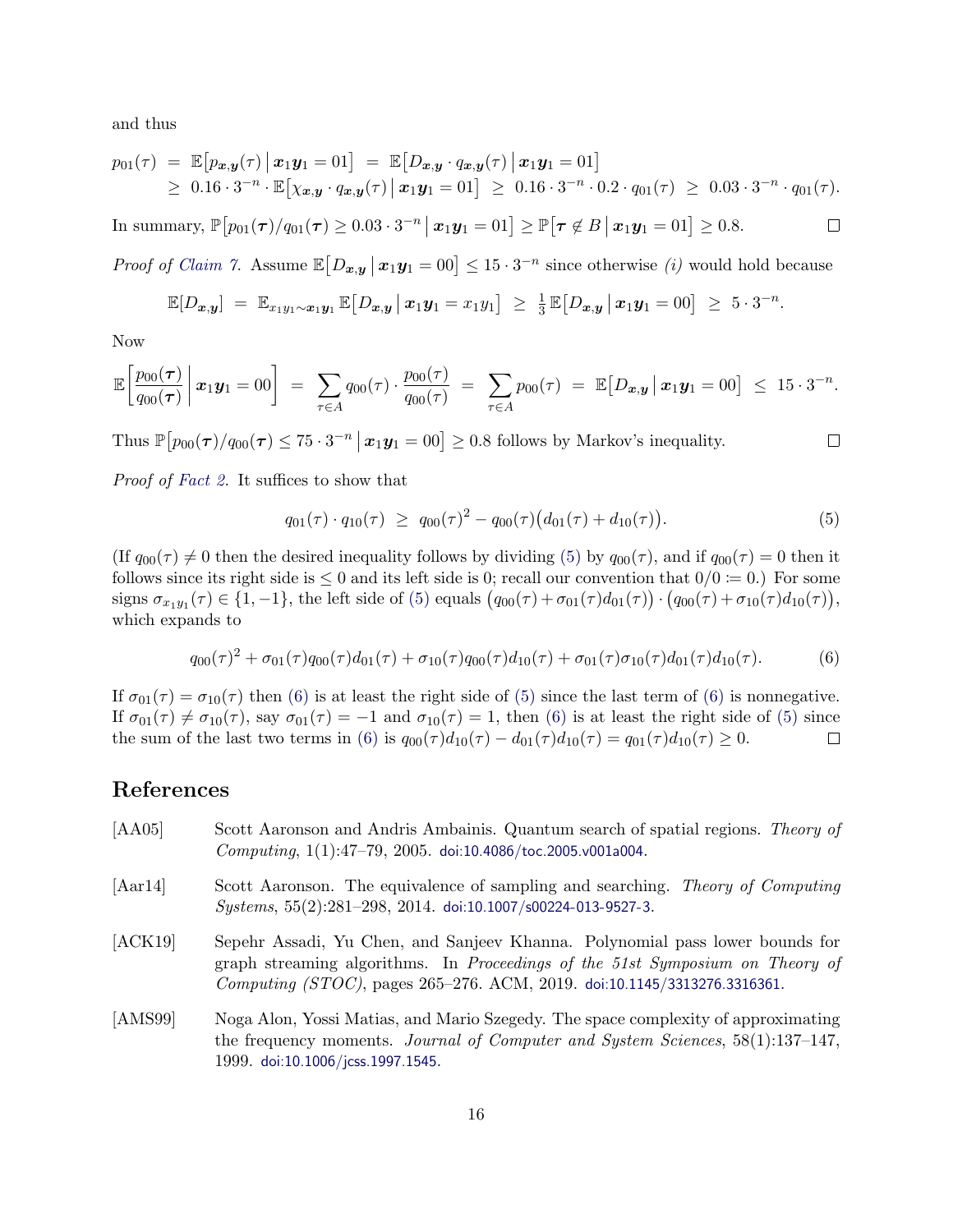- <span id="page-16-5"></span>[ARW17] Amir Abboud, Aviad Rubinstein, and Ryan Williams. Distributed PCP theorems for hardness of approximation in P. In Proceedings of the 58th Symposium on Foundations of Computer Science (FOCS), pages 25–36. IEEE, 2017. [doi:10.1109/FOCS.2017.12](http://dx.doi.org/10.1109/FOCS.2017.12).
- <span id="page-16-9"></span>[ASTS+03] Andris Ambainis, Leonard Schulman, Amnon Ta-Shma, Umesh Vazirani, and Avi Wigderson. The quantum communication complexity of sampling. SIAM Journal on  $Computing, 32(6):1570–1585, 2003.$  [doi:10.1137/S009753979935476](http://dx.doi.org/10.1137/S009753979935476).
- <span id="page-16-4"></span>[AW09] Scott Aaronson and Avi Wigderson. Algebrization: A new barrier in complexity theory. ACM Transactions on Computation Theory,  $1(1):2:1-2:54$ , 2009. [doi:10.1145/](http://dx.doi.org/10.1145/1490270.1490272) [1490270.1490272](http://dx.doi.org/10.1145/1490270.1490272).
- <span id="page-16-8"></span>[AWY18] Josh Alman, Joshua Wang, and Huacheng Yu. Cell-probe lower bounds from online communication complexity. In Proceedings of the 50th Symposium on Theory of Computing (STOC), pages 1003–1012. ACM, 2018. [doi:10.1145/3188745.3188862](http://dx.doi.org/10.1145/3188745.3188862).
- <span id="page-16-7"></span>[BCK+14] Joshua Brody, Amit Chakrabarti, Ranganath Kondapally, David Woodruff, and Grigory Yaroslavtsev. Beyond set disjointness: The communication complexity of finding the intersection. In Proceedings of the 33rd Symposium on Principles of Distributed Computing (PODC), pages 106–113. ACM, 2014. [doi:10.1145/2611462.2611501](http://dx.doi.org/10.1145/2611462.2611501).
- [BCS14] Itai Benjamini, Gil Cohen, and Igor Shinkar. Bi-lipschitz bijection between the boolean cube and the hamming ball. In Proceedings of the 55th Symposium on Foundations of Computer Science (FOCS), pages 81–89. IEEE, 2014. [doi:10.1109/FOCS.](http://dx.doi.org/10.1109/FOCS.2014.17) [2014.17](http://dx.doi.org/10.1109/FOCS.2014.17).
- <span id="page-16-2"></span>[BCW98] Harry Buhrman, Richard Cleve, and Avi Wigderson. Quantum vs. classical communication and computation. In Proceedings of the 30th Symposium on Theory of Computing (STOC), pages 63–68. ACM, 1998. [doi:10.1145/276698.276713](http://dx.doi.org/10.1145/276698.276713).
- <span id="page-16-3"></span>[BEO+13] Mark Braverman, Faith Ellen, Rotem Oshman, Toniann Pitassi, and Vinod Vaikuntanathan. A tight bound for set disjointness in the message-passing model. In Proceedings of the 54th Symposium on Foundations of Computer Science (FOCS), pages 668–677. IEEE, 2013. [doi:10.1109/FOCS.2013.77](http://dx.doi.org/10.1109/FOCS.2013.77).
- <span id="page-16-0"></span>[BFS86] L´aszl´o Babai, Peter Frankl, and Janos Simon. Complexity classes in communication complexity theory. In Proceedings of the 27th Symposium on Foundations of Computer Science (FOCS), pages 337-347. IEEE, 1986. [doi:10.1109/SFCS.1986.15](http://dx.doi.org/10.1109/SFCS.1986.15).
- <span id="page-16-1"></span>[BGK15] Ralph Bottesch, Dmitry Gavinsky, and Hartmut Klauck. Correlation in hard distributions in communication complexity. In Proceedings of the 19th International Workshop on Randomization and Computation (RANDOM), pages 544–572. Schloss Dagstuhl, 2015. [doi:10.4230/LIPIcs.APPROX-RANDOM.2015.544](http://dx.doi.org/10.4230/LIPIcs.APPROX-RANDOM.2015.544).
- <span id="page-16-6"></span>[BGK+18] Mark Braverman, Ankit Garg, Young Kun-Ko, Jieming Mao, and Dave Touchette. Near-optimal bounds on the bounded-round quantum communication complexity of disjointness. SIAM Journal on Computing, 47(6):2277–2314, 2018. [doi:10.1137/](http://dx.doi.org/10.1137/16M1061400) [16M1061400](http://dx.doi.org/10.1137/16M1061400).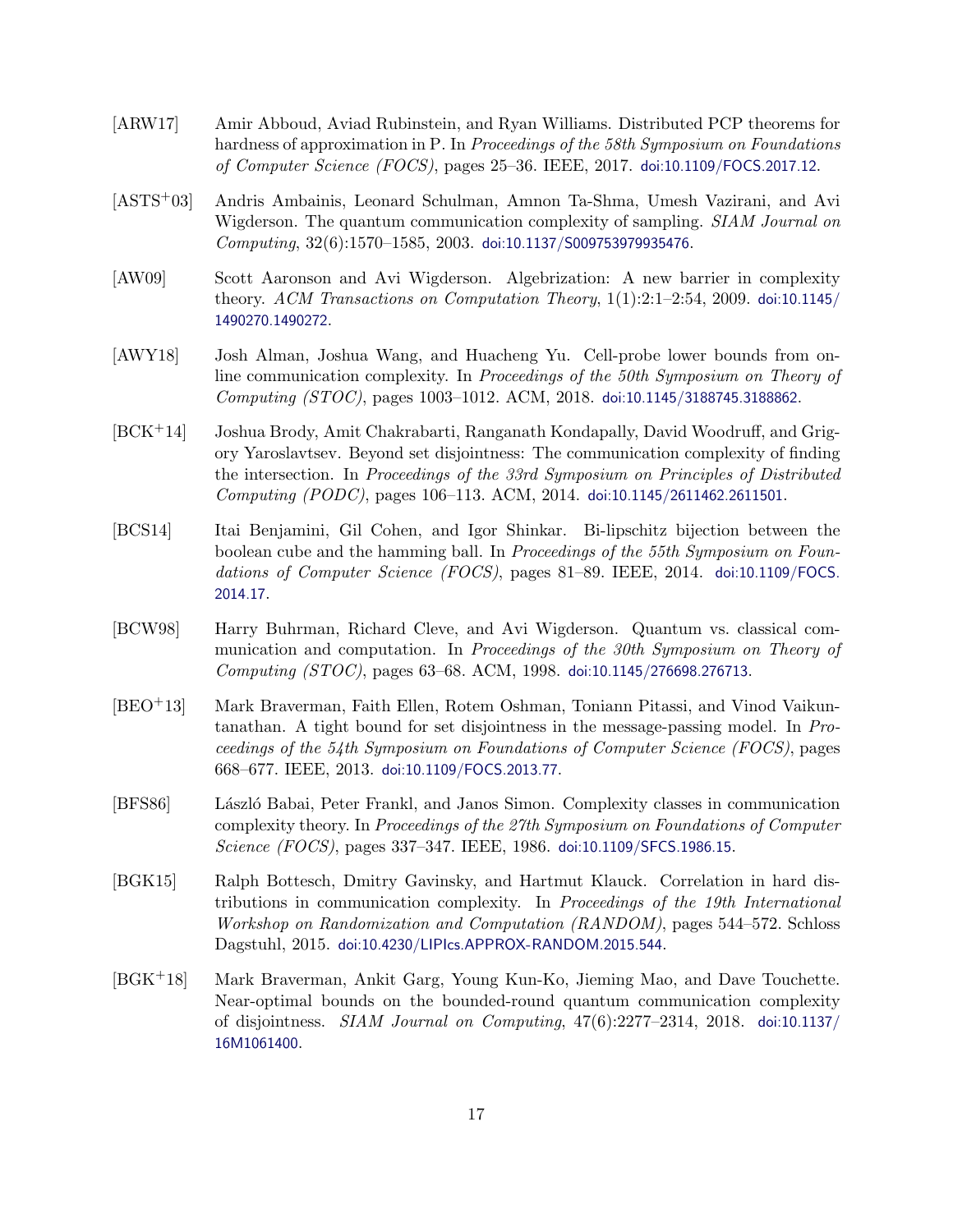- <span id="page-17-5"></span>[BGMdW13] Harry Buhrman, David Garcia-Soriano, Arie Matsliah, and Ronald de Wolf. The non-adaptive query complexity of testing k-parities. Chicago Journal of Theoretical  $Computer\, Science, 2013(6):1-11, 2013. \text{ doi: }10.4086/c \text{j} \text{tcs}.2013.006.$
- <span id="page-17-6"></span>[BGPW13] Mark Braverman, Ankit Garg, Denis Pankratov, and Omri Weinstein. From information to exact communication. In Proceedings of the 45th Symposium on Theory of Computing (STOC), pages 151–160. ACM, 2013. [doi:10.1145/2488608.2488628](http://dx.doi.org/10.1145/2488608.2488628).
- <span id="page-17-3"></span>[BH09] Paul Beame and Dang-Trinh Huynh-Ngoc. Multiparty communication complexity and threshold circuit size of  $AC^0$ . In Proceedings of the 50th Symposium on Foundations of Computer Science (FOCS), pages 53–62. IEEE, 2009. [doi:10.1109/FOCS.2009.](http://dx.doi.org/10.1109/FOCS.2009.12) [12](http://dx.doi.org/10.1109/FOCS.2009.12).
- <span id="page-17-10"></span>[BIL12] Christopher Beck, Russell Impagliazzo, and Shachar Lovett. Large deviation bounds for decision trees and sampling lower bounds for  $AC^0$ -circuits. In *Proceedings of the* 53rd Symposium on Foundations of Computer Science (FOCS), pages 101–110. IEEE, 2012. [doi:10.1109/FOCS.2012.82](http://dx.doi.org/10.1109/FOCS.2012.82).
- <span id="page-17-8"></span>[BKM18] Lucas Boczkowski, Iordanis Kerenidis, and Frédéric Magniez. Streaming communication protocols. ACM Transactions on Computation Theory, 10(4):19:1–19:21, 2018. [doi:10.1145/3276748](http://dx.doi.org/10.1145/3276748).
- <span id="page-17-7"></span>[BM13] Mark Braverman and Ankur Moitra. An information complexity approach to extended formulations. In Proceedings of the 45th Symposium on Theory of Computing  $(STOC)$ , pages 161–170. ACM, 2013. [doi:10.1145/2488608.2488629](http://dx.doi.org/10.1145/2488608.2488629).
- <span id="page-17-1"></span>[BO15] Mark Braverman and Rotem Oshman. On information complexity in the broadcast model. In Proceedings of the 34th Symposium on Principles of Distributed Computing (PODC), pages 355–364. ACM, 2015. [doi:10.1145/2767386.2767425](http://dx.doi.org/10.1145/2767386.2767425).
- <span id="page-17-4"></span>[BO17] Mark Braverman and Rotem Oshman. A rounds vs. communication tradeoff for multi-party set disjointness. In Proceedings of the 58th Symposium on Foundations of Computer Science (FOCS), pages 144–155. IEEE, 2017. [doi:10.1109/FOCS.2017.22](http://dx.doi.org/10.1109/FOCS.2017.22).
- <span id="page-17-2"></span>[BPSW06] Paul Beame, Toniann Pitassi, Nathan Segerlind, and Avi Wigderson. A strong direct product theorem for corruption and the multiparty communication complexity of disjointness. Computational Complexity, 15(4):391–432, 2006. [doi:10.1007/](http://dx.doi.org/10.1007/s00037-007-0220-2) [s00037-007-0220-2](http://dx.doi.org/10.1007/s00037-007-0220-2).
- <span id="page-17-9"></span>[BRdW08] Avraham Ben-Aroya, Oded Regev, and Ronald de Wolf. A hypercontractive inequality for matrix-valued functions with applications to quantum computing and LDCs. In Proceedings of the 49th Symposium on Foundations of Computer Science (FOCS), pages 477–486. IEEE, 2008. [doi:10.1109/FOCS.2008.45](http://dx.doi.org/10.1109/FOCS.2008.45).
- <span id="page-17-0"></span>[BYJKS04] Ziv Bar-Yossef, T.S. Jayram, Ravi Kumar, and D. Sivakumar. An information statistics approach to data stream and communication complexity. Journal of Computer and System Sciences, 68(4):702–732, 2004. [doi:10.1016/j.jcss.2003.11.006](http://dx.doi.org/10.1016/j.jcss.2003.11.006).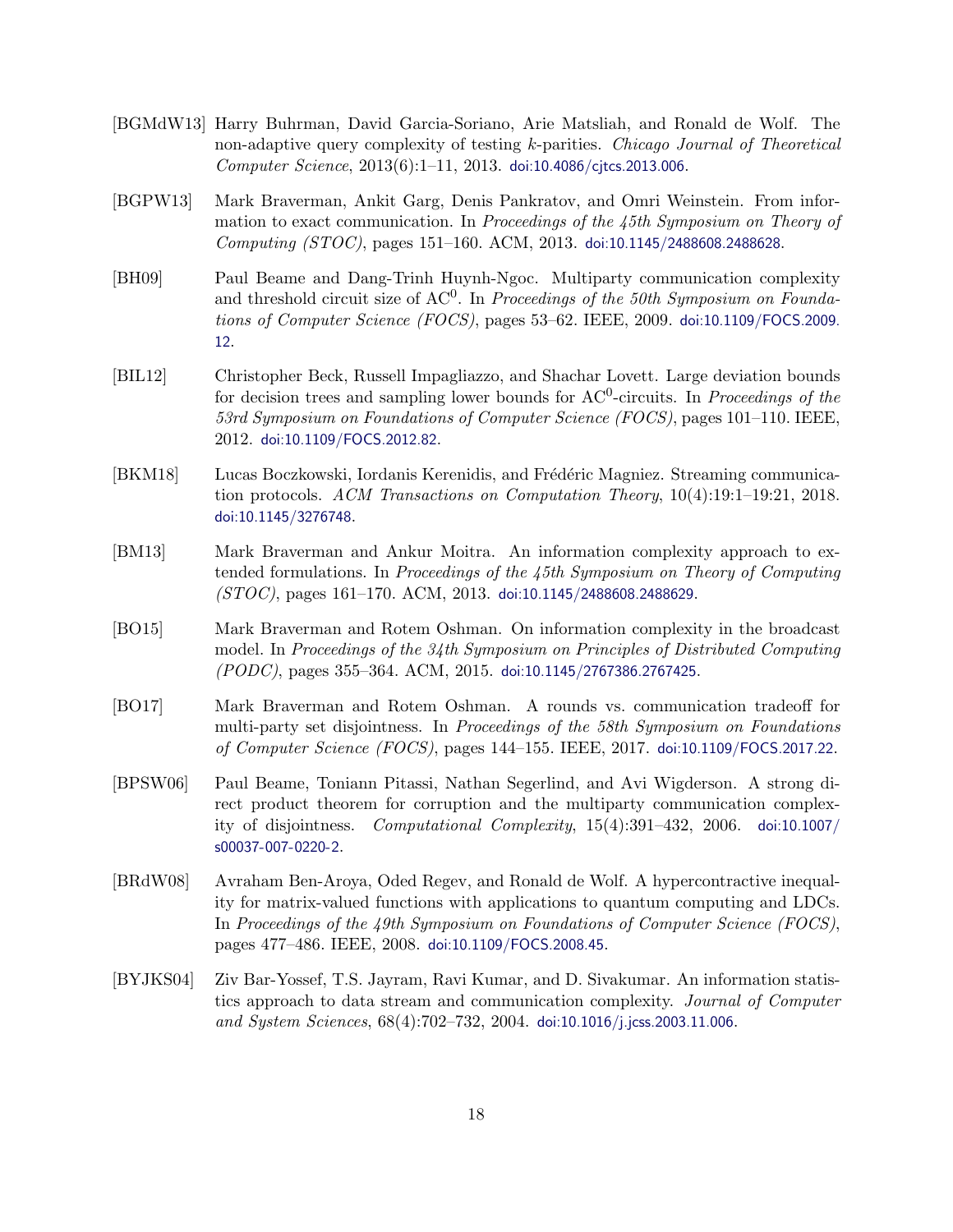- <span id="page-18-1"></span>[CA08] Arkadev Chattopadhyay and Anil Ada. Multiparty communication complexity of disjointness. Technical Report TR08-002, Electronic Colloquium on Computational Complexity (ECCC), 2008. URL: [https://eccc.weizmann.ac.il//eccc-reports/2008/](https://eccc.weizmann.ac.il//eccc-reports/2008/TR08-002/) [TR08-002/](https://eccc.weizmann.ac.il//eccc-reports/2008/TR08-002/).
- <span id="page-18-2"></span>[Che18] Lijie Chen. On the hardness of approximate and exact (bichromatic) maximum inner product. In Proceedings of the 33rd Computational Complexity Conference (CCC), pages 14:1–14:45. Schloss Dagstuhl, 2018. [doi:10.4230/LIPIcs.CCC.2018.14](http://dx.doi.org/10.4230/LIPIcs.CCC.2018.14).
- <span id="page-18-0"></span>[CKS03] Amit Chakrabarti, Subhash Khot, and Xiaodong Sun. Near-optimal lower bounds on the multi-party communication complexity of set disjointness. In Proceedings of the 18th Conference on Computational Complexity, pages 107–117. IEEE, 2003. [doi:10.1109/CCC.2003.1214414](http://dx.doi.org/10.1109/CCC.2003.1214414).
- <span id="page-18-8"></span>[CSWY01] Amit Chakrabarti, Yaoyun Shi, Anthony Wirth, and Andrew Yao. Informational complexity and the direct sum problem for simultaneous message complexity. In Proceedings of the 42nd Symposium on Foundations of Computer Science (FOCS), pages 270–278. IEEE, 2001. [doi:10.1109/SFCS.2001.959901](http://dx.doi.org/10.1109/SFCS.2001.959901).
- <span id="page-18-9"></span>[CT06] Thomas Cover and Joy Thomas. Elements of Information Theory. Wiley, 2006.
- <span id="page-18-5"></span>[DFHL18] Yuval Dagan, Yuval Filmus, Hamed Hatami, and Yaqiao Li. Trading information complexity for error. *Theory of Computing*,  $14(1):1-73$ ,  $2018$ . [doi:10.4086/toc.2018.](http://dx.doi.org/10.4086/toc.2018.v014a006) [v014a006](http://dx.doi.org/10.4086/toc.2018.v014a006).
- <span id="page-18-3"></span>[DKS12] Anirban Dasgupta, Ravi Kumar, and D. Sivakumar. Sparse and lopsided set disjointness via information theory. In Proceedings of the 16th International Workshop on Randomization and Computation (RANDOM), pages 517–528. Springer, 2012. [doi:10.1007/978-3-642-32512-0](http://dx.doi.org/10.1007/978-3-642-32512-0_44)\ 44.
- <span id="page-18-10"></span>[DP09] Devdatt Dubhashi and Alessandro Panconesi. Concentration of Measure for the Analysis of Randomized Algorithms. Cambridge University Press, 2009.
- <span id="page-18-7"></span>[DW12] Anindya De and Thomas Watson. Extractors and lower bounds for locally samplable sources. ACM Transactions on Computation Theory, 4(1):3:1–3:21, 2012. [doi:10.1145/](http://dx.doi.org/10.1145/2141938.2141941) [2141938.2141941](http://dx.doi.org/10.1145/2141938.2141941).
- <span id="page-18-4"></span>[FHLY17] Yuval Filmus, Hamed Hatami, Yaqiao Li, and Suzin You. Information complexity of the AND function in the two-party and multi-party settings. In Proceedings of the 23rd International Computing and Combinatorics Conference (COCOON), pages 200–211. Springer, 2017. [doi:10.1007/978-3-319-62389-4](http://dx.doi.org/10.1007/978-3-319-62389-4_17)\ 17.
- <span id="page-18-6"></span>[Gav16] Dmitry Gavinsky. Communication complexity of inevitable intersection. Technical Report abs/1611.08842, arXiv, 2016.
- [GGN10] Oded Goldreich, Shafi Goldwasser, and Asaf Nussboim. On the implementation of huge random objects. *SIAM Journal on Computing*, 39(7):2761–2822, 2010. [doi:](http://dx.doi.org/10.1137/080722771) [10.1137/080722771](http://dx.doi.org/10.1137/080722771).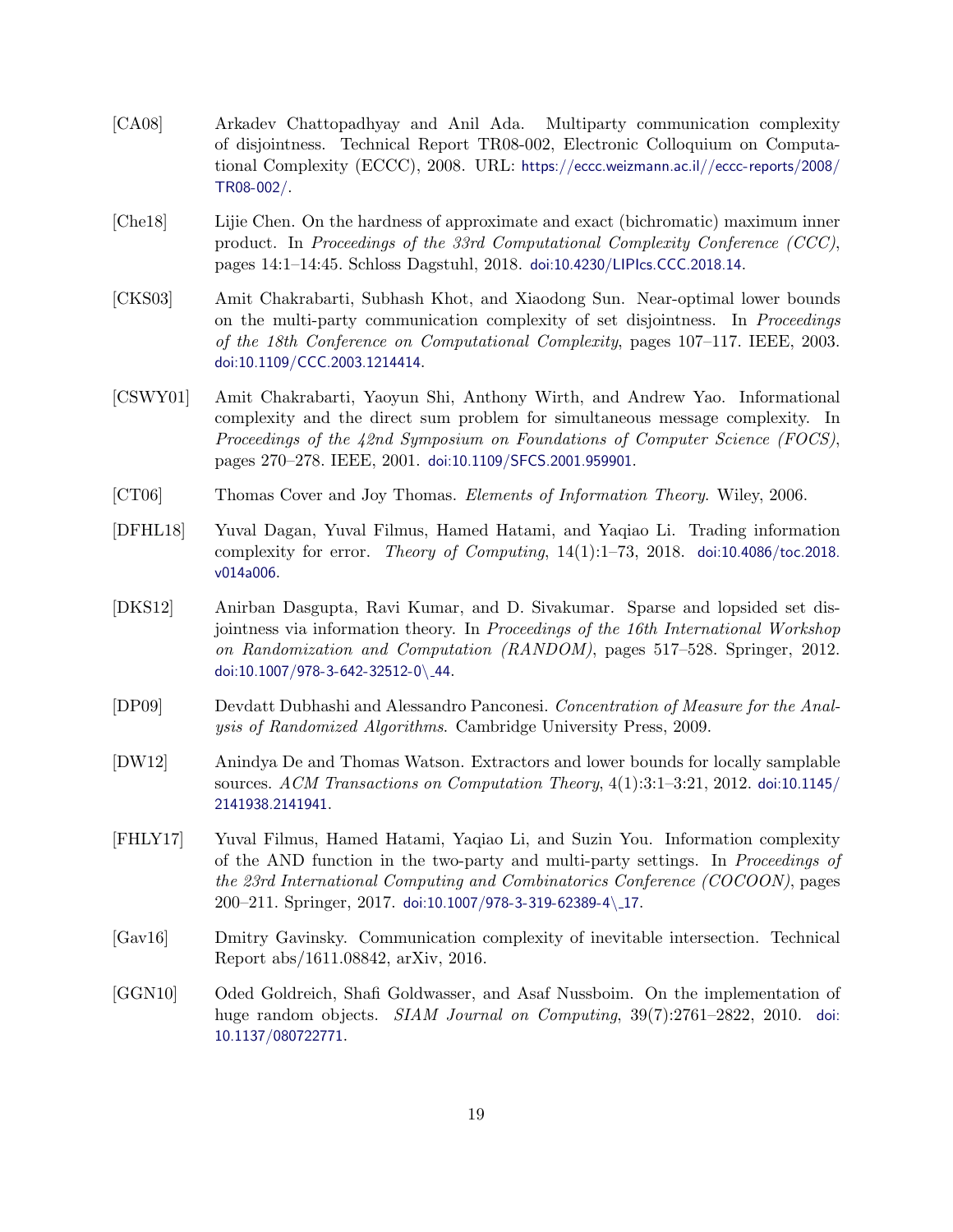- <span id="page-19-11"></span>[GJW18] Mika Göös, Rahul Jain, and Thomas Watson. Extension complexity of independent set polytopes. SIAM Journal on Computing, 47(1):241–269, 2018. [doi:](http://dx.doi.org/10.1137/16M109884X) [10.1137/16M109884X](http://dx.doi.org/10.1137/16M109884X).
- <span id="page-19-10"></span>[GLM<sup>+</sup>16] Mika Göös, Shachar Lovett, Raghu Meka, Thomas Watson, and David Zuckerman. Rectangles are nonnegative juntas. SIAM Journal on Computing, 45(5):1835–1869, 2016. [doi:10.1137/15M103145X](http://dx.doi.org/10.1137/15M103145X).
- <span id="page-19-6"></span>[GPW16] Mika Göös, Toniann Pitassi, and Thomas Watson. Zero-information protocols and unambiguity in Arthur–Merlin communication. Algorithmica, 76(3):684–719, 2016. [doi:10.1007/s00453-015-0104-9](http://dx.doi.org/10.1007/s00453-015-0104-9).
- <span id="page-19-3"></span>[Gro94] Vince Grolmusz. The BNS lower bound for multi-party protocols is nearly optimal. Information and Computation, 112(1):51–54, 1994. [doi:10.1006/inco.1994.1051](http://dx.doi.org/10.1006/inco.1994.1051).
- <span id="page-19-1"></span>[Gro09] Andr´e Gronemeier. Asymptotically optimal lower bounds on the NIH-multi-party information complexity of the AND-function and disjointness. In Proceedings of the 26th International Symposium on Theoretical Aspects of Computer Science (STACS), pages 505–516. Schloss Dagstuhl, 2009. [doi:10.4230/LIPIcs.STACS.2009.1846](http://dx.doi.org/10.4230/LIPIcs.STACS.2009.1846).
- <span id="page-19-4"></span>[GS10] Dmitry Gavinsky and Alexander Sherstov. A separation of NP and coNP in multiparty communication complexity. Theory of Computing, 6(1):227–245, 2010. [doi:10.4086/toc.2010.v006a010](http://dx.doi.org/10.4086/toc.2010.v006a010).
- <span id="page-19-5"></span>[GW16] Mika Göös and Thomas Watson. Communication complexity of set-disjointness for all probabilities. Theory of Computing, 12(9):1–23, 2016. [doi:10.4086/toc.2016.v012a009](http://dx.doi.org/10.4086/toc.2016.v012a009).
- <span id="page-19-0"></span>[HdW02] Peter Høyer and Ronald de Wolf. Improved quantum communication complexity bounds for disjointness and equality. In Proceedings of the 19th Symposium on Theoretical Aspects of Computer Science (STACS), pages 299–310. Springer, 2002. [doi:10.1007/3-540-45841-7](http://dx.doi.org/10.1007/3-540-45841-7_24)\ 24.
- <span id="page-19-7"></span>[HW07] Johan Håstad and Avi Wigderson. The randomized communication complexity of set disjointness. Theory of Computing, 3(1):211–219, 2007. [doi:10.4086/toc.2007.v003a011](http://dx.doi.org/10.4086/toc.2007.v003a011).
- <span id="page-19-2"></span>[Jay09] T.S. Jayram. Hellinger strikes back: A note on the multi-party information complexity of AND. In Proceedings of the 13th International Workshop on Randomization and Computation (RANDOM), pages 562–573. Springer, 2009. [doi:10.1007/](http://dx.doi.org/10.1007/978-3-642-03685-9_42) [978-3-642-03685-9](http://dx.doi.org/10.1007/978-3-642-03685-9_42)\ 42.
- <span id="page-19-9"></span>[JK10] Rahul Jain and Hartmut Klauck. The partition bound for classical communication complexity and query complexity. In Proceedings of the 25th Conference on Computational Complexity (CCC), pages  $247-258$ . IEEE,  $2010$ . [doi:10.1109/CCC.2010.31](http://dx.doi.org/10.1109/CCC.2010.31).
- <span id="page-19-8"></span>[JKN08] Rahul Jain, Hartmut Klauck, and Ashwin Nayak. Direct product theorems for classical communication complexity via subdistribution bounds. In Proceedings of the 40th Symposium on Theory of Computing  $(TOC)$ , pages 599–608. ACM, 2008. [doi:10.1145/1374376.1374462](http://dx.doi.org/10.1145/1374376.1374462).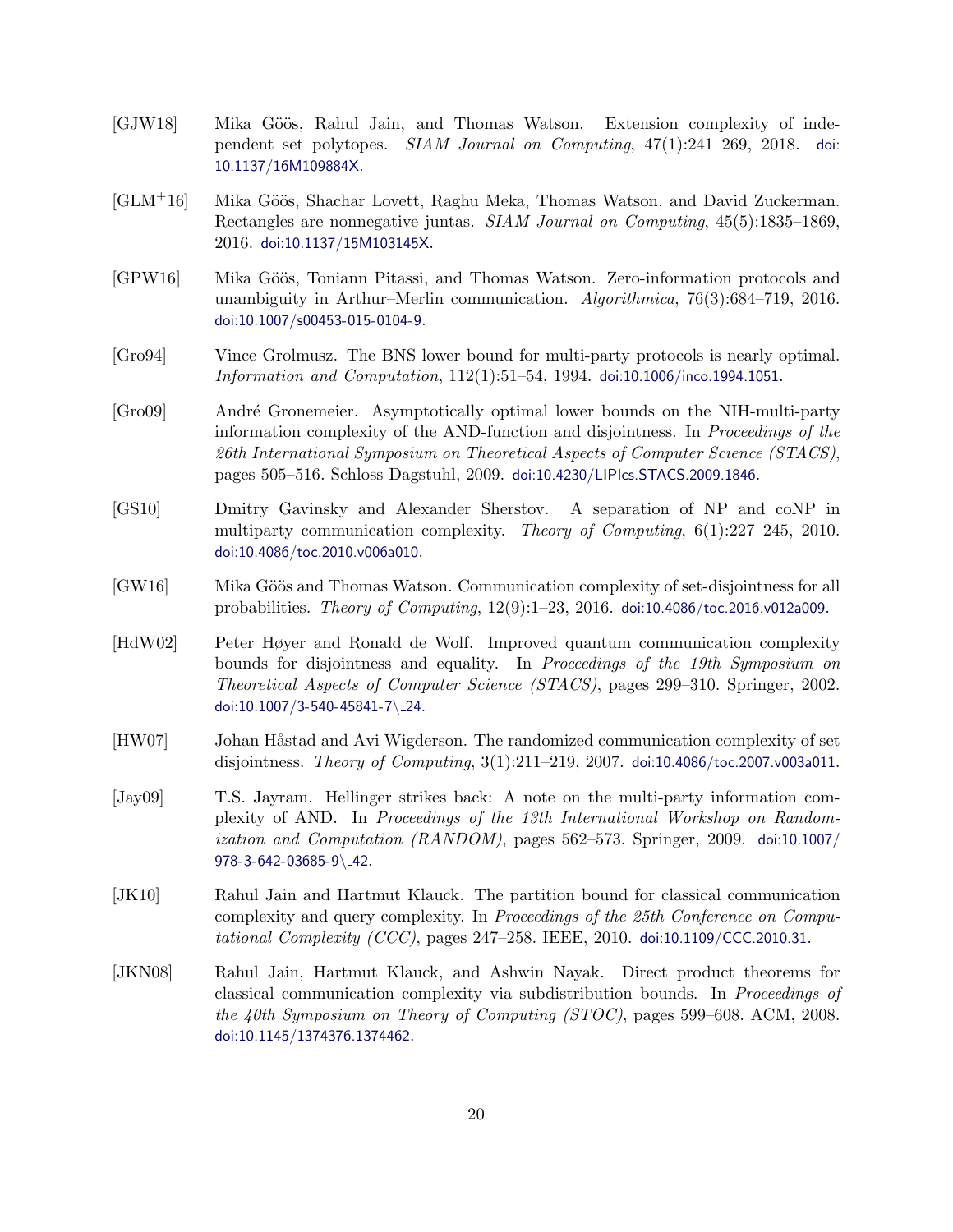- <span id="page-20-3"></span>[JRS03] Rahul Jain, Jaikumar Radhakrishnan, and Pranab Sen. A lower bound for the bounded round quantum communication complexity of set disjointness. In Proceedings of the 44th Symposium on Foundations of Computer Science (FOCS), pages 220–229. IEEE, 2003. [doi:10.1109/SFCS.2003.1238196](http://dx.doi.org/10.1109/SFCS.2003.1238196).
- [JSWZ13] Rahul Jain, Yaoyun Shi, Zhaohui Wei, and Shengyu Zhang. Efficient protocols for generating bipartite classical distributions and quantum states. IEEE Transactions on Information Theory, 59(8):5171–5178, 2013. [doi:10.1109/TIT.2013.2258372](http://dx.doi.org/10.1109/TIT.2013.2258372).
- <span id="page-20-1"></span>[Kla03] Hartmut Klauck. Rectangle size bounds and threshold covers in communication complexity. In Proceedings of the 18th Conference on Computational Complexity  $(CCC)$ , pages 118–134. IEEE, 2003. [doi:10.1109/CCC.2003.1214415](http://dx.doi.org/10.1109/CCC.2003.1214415).
- <span id="page-20-7"></span>[Kla10] Hartmut Klauck. A strong direct product theorem for disjointness. In Proceedings of the 42nd Symposium on Theory of Computing (STOC), pages 77–86. ACM, 2010. [doi:10.1145/1806689.1806702](http://dx.doi.org/10.1145/1806689.1806702).
- <span id="page-20-8"></span>[KMSY19] Gillat Kol, Shay Moran, Amir Shpilka, and Amir Yehudayoff. Approximate nonnegative rank is equivalent to the smooth rectangle bound. Computational Complexity,  $28(1):1-25$ ,  $2019$ . [doi:10.1007/s00037-018-0176-4](http://dx.doi.org/10.1007/s00037-018-0176-4).
- <span id="page-20-9"></span>[KN97] Eyal Kushilevitz and Noam Nisan. Communication Complexity. Cambridge University Press, 1997.
- <span id="page-20-2"></span>[KNTZ07] Hartmut Klauck, Ashwin Nayak, Amnon Ta-Shma, and David Zuckerman. Interaction in quantum communication. IEEE Transactions on Information Theory,  $53(6):1970-1982, 2007.$  [doi:10.1109/TIT.2007.896888](http://dx.doi.org/10.1109/TIT.2007.896888).
- <span id="page-20-5"></span>[KP14] Hartmut Klauck and Supartha Podder. New bounds for the garden-hose model. In Proceedings of the 34th International Conference on Foundation of Software Technology and Theoretical Computer Science (FSTTCS), pages 481–492. Schloss Dagstuhl, 2014. [doi:10.4230/LIPIcs.FSTTCS.2014.481](http://dx.doi.org/10.4230/LIPIcs.FSTTCS.2014.481).
- <span id="page-20-0"></span>[KS92] Bala Kalyanasundaram and Georg Schnitger. The probabilistic communication complexity of set intersection. SIAM Journal on Discrete Mathematics, 5(4):545–557, 1992. [doi:10.1137/0405044](http://dx.doi.org/10.1137/0405044).
- <span id="page-20-6"></span>[KSdW07] Hartmut Klauck, Robert Spalek, and Ronald de Wolf. Quantum and classical strong direct product theorems and optimal time-space tradeoffs. SIAM Journal on Computing,  $36(5):1472-1493$ ,  $2007.$  [doi:10.1137/05063235X](http://dx.doi.org/10.1137/05063235X).
- <span id="page-20-4"></span>[KW09] Eyal Kushilevitz and Enav Weinreb. The communication complexity of setdisjointness with small sets and 0-1 intersection. In Proceedings of the 50th Symposium on Foundations of Computer Science (FOCS), pages 63–72. IEEE, 2009. [doi:10.1109/FOCS.2009.15](http://dx.doi.org/10.1109/FOCS.2009.15).
- <span id="page-20-10"></span>[Lin91] Jianhua Lin. Divergence measures based on the Shannon entropy. IEEE Transactions on Information Theory, 37(1):145–151, 1991. [doi:10.1109/18.61115](http://dx.doi.org/10.1109/18.61115).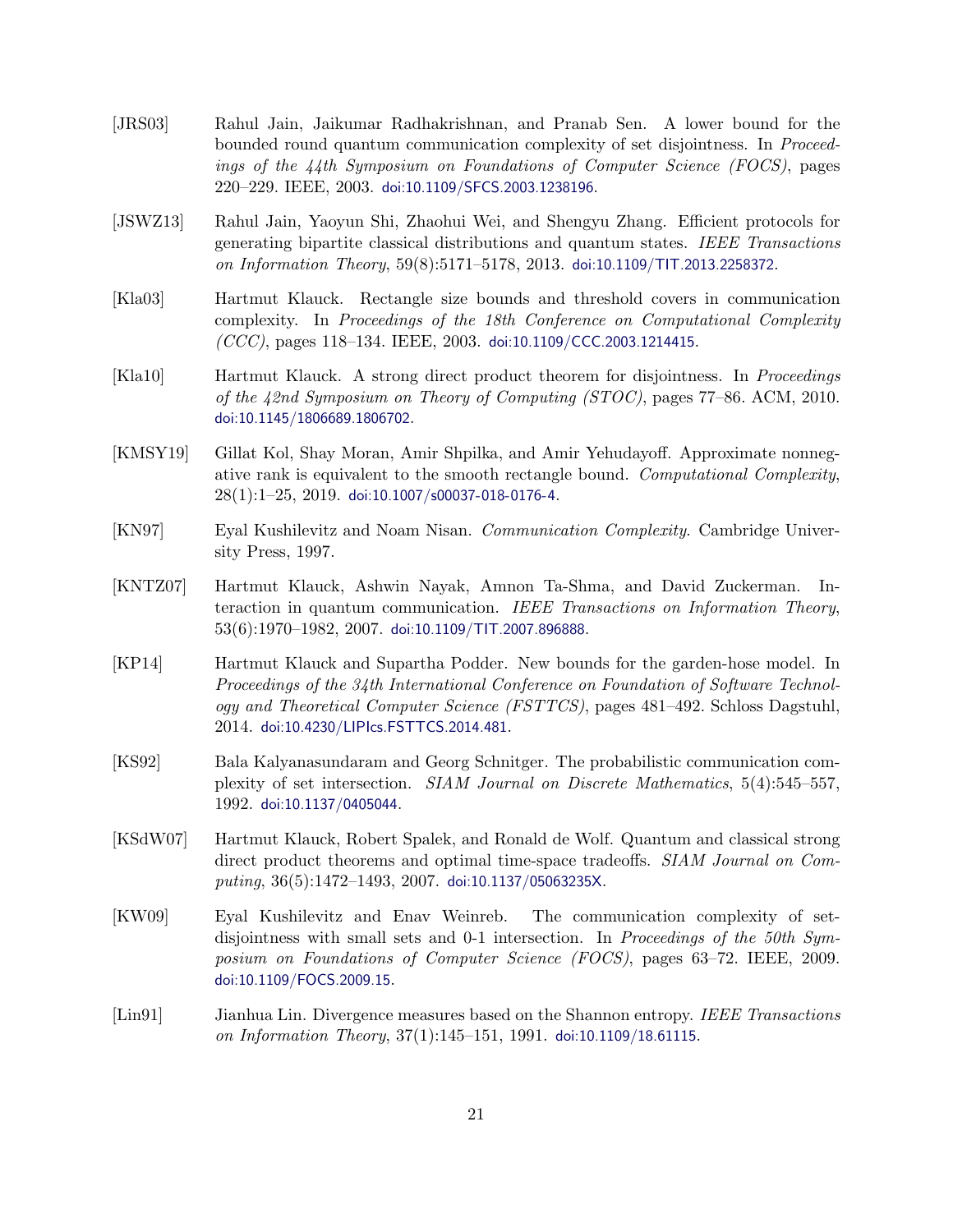- <span id="page-21-5"></span>[LS09] Troy Lee and Adi Shraibman. Disjointness is hard in the multiparty number-onthe-forehead model. Computational Complexity, 18(2):309–336, 2009. [doi:10.1007/](http://dx.doi.org/10.1007/s00037-009-0276-2) [s00037-009-0276-2](http://dx.doi.org/10.1007/s00037-009-0276-2).
- [LV12] Shachar Lovett and Emanuele Viola. Bounded-depth circuits cannot sample good codes. Computational Complexity, 21(2):245–266, 2012. [doi:10.1007/s00037-012-0039-3](http://dx.doi.org/10.1007/s00037-012-0039-3).
- <span id="page-21-11"></span>[Pat11] Mihai Patrascu. Unifying the landscape of cell-probe lower bounds. SIAM Journal on Computing, 40(3):827–847, 2011. [doi:10.1137/09075336X](http://dx.doi.org/10.1137/09075336X).
- <span id="page-21-9"></span>[PS17] Vladimir Podolskii and Alexander Sherstov. Inner product and set disjointness: Beyond logarithmically many parties. Technical Report abs/1711.10661, arXiv, 2017.
- <span id="page-21-0"></span>[Raz92] Alexander Razborov. On the distributional complexity of disjointness. Theoretical Computer Science, 106(2):385–390, 1992. [doi:10.1016/0304-3975\(92\)90260-M](http://dx.doi.org/10.1016/0304-3975(92)90260-M).
- <span id="page-21-1"></span>[Raz03] Alexander Razborov. Quantum communication complexity of symmetric predicates. Izvestiya: Mathematics, 67(1):145–159, 2003. [doi:10.1070/IM2003v067n01ABEH000422](http://dx.doi.org/10.1070/IM2003v067n01ABEH000422).
- <span id="page-21-10"></span>[Rub18] Aviad Rubinstein. Hardness of approximate nearest neighbor search. In Proceedings of the 50th Symposium on Theory of Computing (STOC), pages 1260–1268. ACM, 2018. [doi:10.1145/3188745.3188916](http://dx.doi.org/10.1145/3188745.3188916).
- <span id="page-21-8"></span>[RY15] Anup Rao and Amir Yehudayoff. Simplified lower bounds on the multiparty communication complexity of disjointness. In Proceedings of the 30th Computational Complexity Conference (CCC), pages 88–101. Schloss Dagstuhl, 2015. [doi:10.4230/](http://dx.doi.org/10.4230/LIPIcs.CCC.2015.88) [LIPIcs.CCC.2015.88](http://dx.doi.org/10.4230/LIPIcs.CCC.2015.88).
- <span id="page-21-2"></span>[She11] Alexander Sherstov. The pattern matrix method. SIAM Journal on Computing, 40(6):1969–2000, 2011. [doi:10.1137/080733644](http://dx.doi.org/10.1137/080733644).
- <span id="page-21-13"></span>[She12] Alexander Sherstov. Strong direct product theorems for quantum communication and query complexity. SIAM Journal on Computing, 41(5):1122–1165, 2012. [doi:](http://dx.doi.org/10.1137/110842661) [10.1137/110842661](http://dx.doi.org/10.1137/110842661).
- <span id="page-21-7"></span>[She14] Alexander Sherstov. Communication lower bounds using directional derivatives. Journal of the ACM,  $61(6):1-71$ ,  $2014$ . [doi:10.1145/2629334](http://dx.doi.org/10.1145/2629334).
- <span id="page-21-6"></span>[She16] Alexander Sherstov. The multiparty communication complexity of set disjointness. SIAM Journal on Computing, 45(4):1450–1489, 2016. [doi:10.1137/120891587](http://dx.doi.org/10.1137/120891587).
- <span id="page-21-12"></span>[ST13] Mert Saglam and G´abor Tardos. On the communication complexity of sparse set disjointness and exists-equal problems. In Proceedings of the 54th Symposium on Foundations of Computer Science (FOCS), pages 678–687. IEEE, 2013. [doi:10.1109/](http://dx.doi.org/10.1109/FOCS.2013.78) [FOCS.2013.78](http://dx.doi.org/10.1109/FOCS.2013.78).
- <span id="page-21-3"></span>[SZ09] Yaoyun Shi and Yufan Zhu. Quantum communication complexity of block-composed functions. Quantum Information and Computation, 9(5–6):444–460, 2009.
- <span id="page-21-4"></span>[Tes03] Pascal Tesson. Computational Complexity Questions Related to Finite Monoids and Semigroups. PhD thesis, McGill University, 2003.